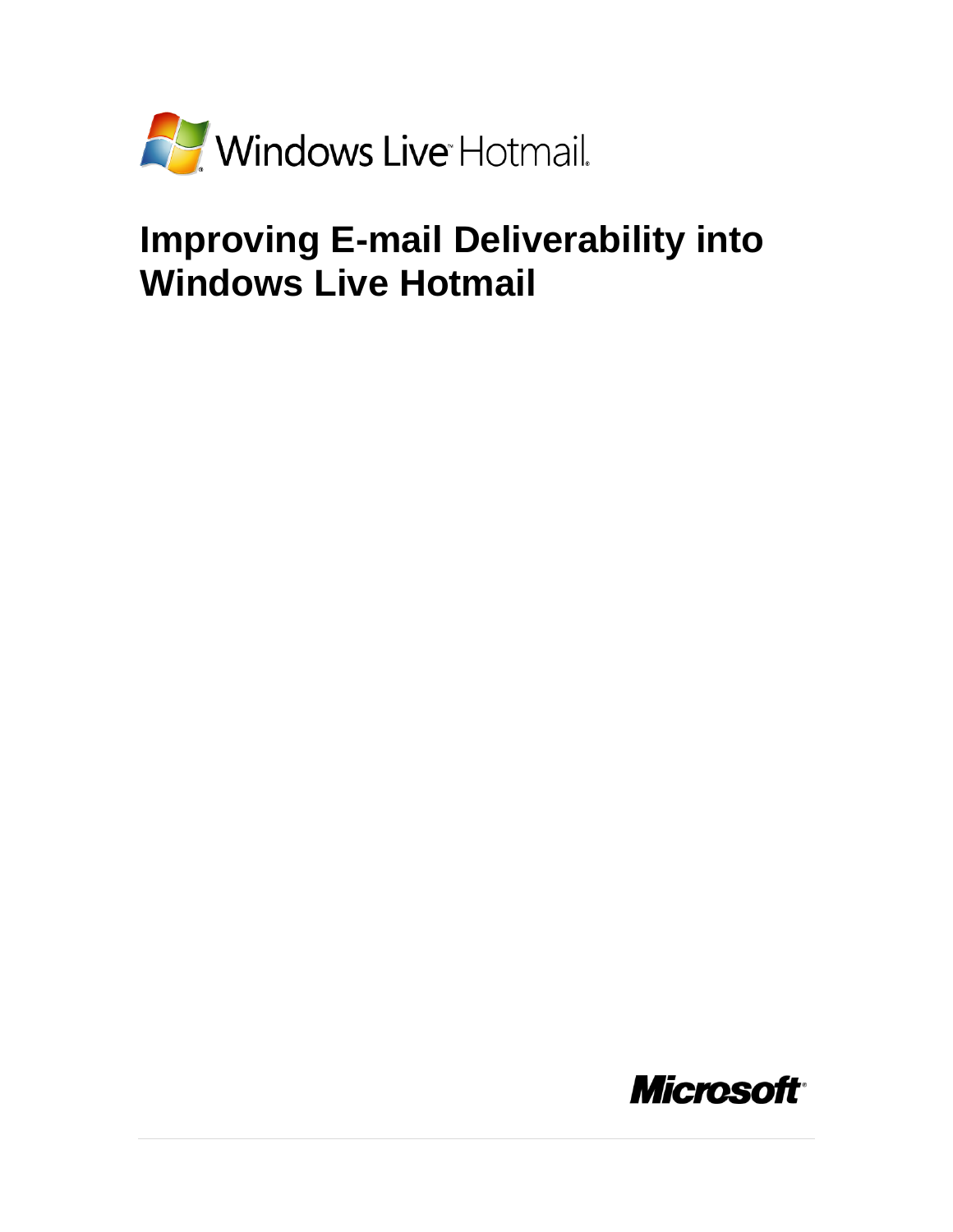The information contained in this document represents the current view of Microsoft Corporation on the issues discussed as of the date of publication. Because Microsoft must respond to changing market conditions, it should not be interpreted to be a commitment on the part of Microsoft, and Microsoft cannot guarantee the accuracy of any information presented after the date of publication.

This document is for informational purposes only. MICROSOFT MAKES NO WARRANTIES, EXPRESS OR IMPLIED, AS TO THE INFORMATION IN THIS DOCUMENT.

Complying with all applicable copyright laws is the responsibility of the user. Without limiting the rights under copyright, no part of this document may be reproduced, stored in or introduced into a retrieval system, or transmitted in any form or by any means (electronic, mechanical, photocopying, recording, or otherwise), or for any purpose, without the express written permission of Microsoft Corporation.

Microsoft may have patents, patent applications, trademarks, copyrights, or other intellectual property rights covering subject matter in this document. Except as expressly provided in any written license agreement from Microsoft, the furnishing of this document does not give you any license to these patents, trademarks, copyrights, or other intellectual property.

*©* 2007 Microsoft Corporation. All rights reserved. Microsoft, Windows Live, and Windows Live Hotmail, are either registered trademarks or trademarks of Microsoft Corporation in the United States and/or other countries. The names of actual companies and products mentioned herein may be the trademarks of their respective owners. v4.16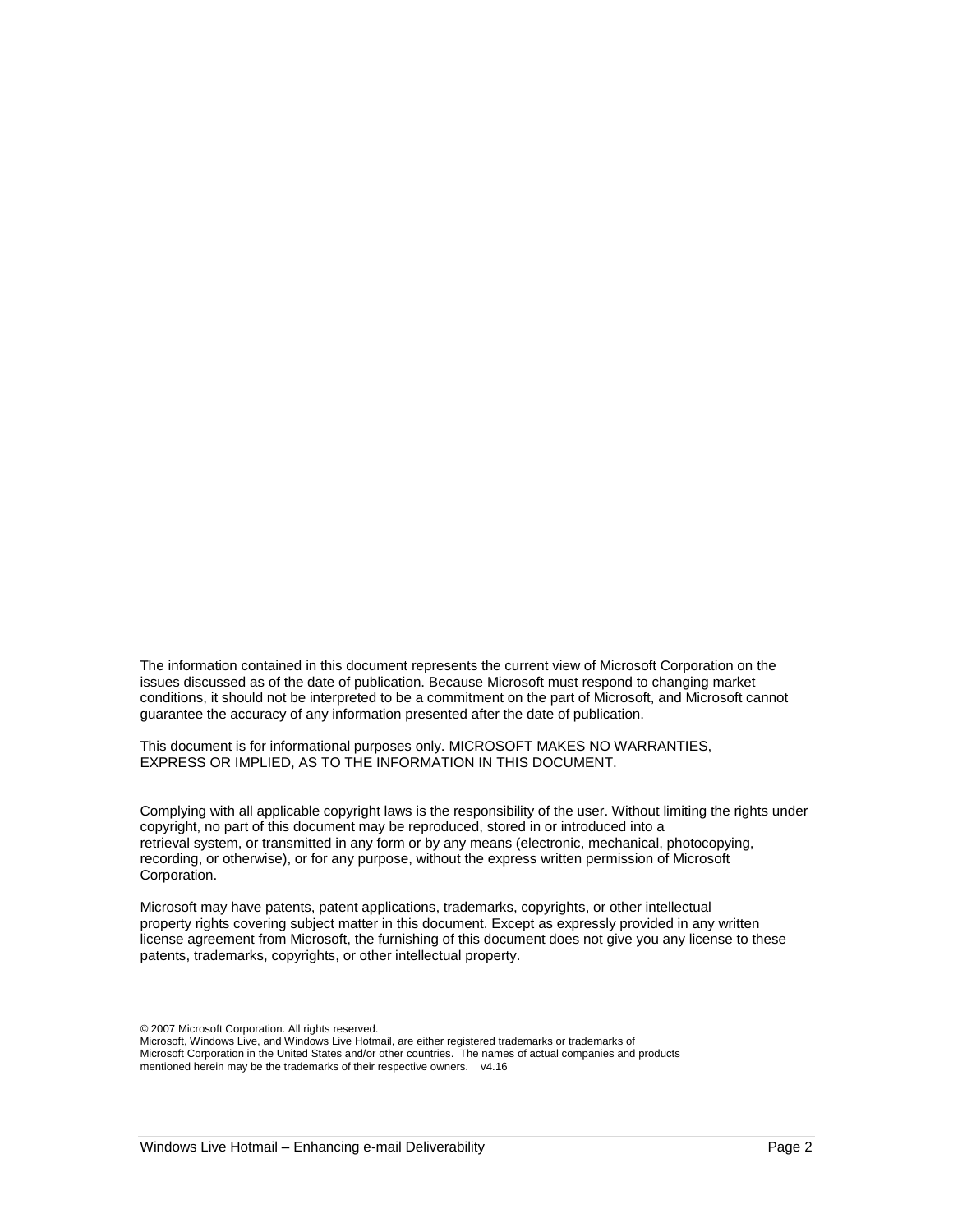# **Table of Contents**

| Scenario 1: Your e-mail is being delivered to the Junk e-mail Folder9        |
|------------------------------------------------------------------------------|
| Scenario 2: Your is delivered successfully via SMTP without a bounce but not |
|                                                                              |
| Scenario 3: Your SMTP connections are blocked or mail is bouncing  11        |
|                                                                              |
|                                                                              |
|                                                                              |
|                                                                              |
|                                                                              |
| Sender Feedback - Smart Network Data Services (SNDS) and Junk e-Mail         |
|                                                                              |
|                                                                              |
|                                                                              |
|                                                                              |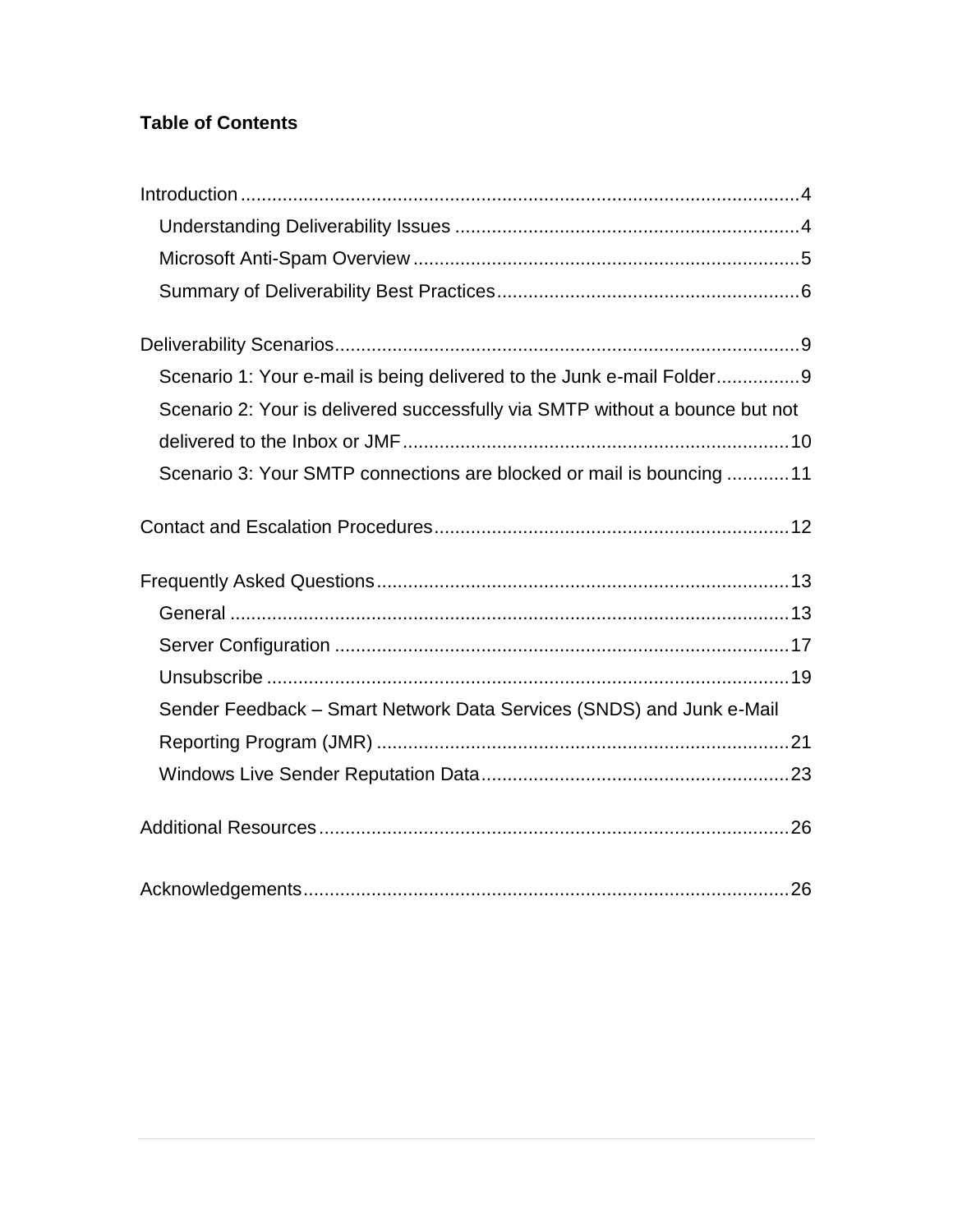# <span id="page-3-0"></span>**Introduction**

### <span id="page-3-1"></span>*Understanding Deliverability Issues*

The document serves to provide an overview of the services, resources and best practices that marketers and online advertisers may utilize to improve their deliverability into Windows Live Hotmail and other receiving networks. As the tactics employed by spammers and deceptive mailers change, technologies, policies and processes will evolve to support the primary goal of improving end-user trust and confidence in e-mail and the Windows Live Platform. The content contained in this document should be considered current as of the time of publication, but is not a guarantee of delivery to the inbox. Senders are recommended to periodically visit [www.microsoft.com/postmaster](http://www.microsoft.com/postmaster) for updates.

The Internet and e-mail have become a vital platform for communication, productivity and commerce. The combination of RSS feeds, instant messaging, e-mail and the Web has created new markets and opportunities for businesses of all sizes and across all vertical markets. Unfortunately, the criminal element and unscrupulous businesses are exploiting these avenues and seeking to monopolize these growing opportunities and technologies by stealing personally identifiable information and corporate data. As a result, ISPs and all receiving networks are faced with the onslaught of increasing volumes of spam and malicious e-mail. While content filters and heuristics were effective counter measures against traditional spam and content chaff, image based spam, bots zombies and phishing exploits force significant changes to protect users and their personal information.

In today"s environment where daily vigilance against emerging threats is needed, even a sender with impeccable practices, Sender ID authentication, relevant content, and the expected frequency may see fluctuations in deliverability. For example, when a large virus outbreak hits, the biggest mail servers with the most users are affected the worst. This can result in billions of additional messages and significant increased load on mail servers. As mail servers get overloaded, available incoming SMTP connections can get tied up and spam filtering engines fall behind. Mail servers eventually can slow or stop accepting new connections while they process the connections they have open. From a sender"s perspective, it can be hard to know if your connection is being rejected due o a poor reputation or because of an exploit hitting a specific receiving network or the ecosystem at large.

In another scenario, consider that every day receiving networks may deploy new solutions and enhancements in the fight against spam, viruses and phishing. As each update is made, the behavior of the overall system may change. These changes can impact deliverability for some senders and not for others, or at only certain times. It would be impractical and somewhat self defeating to publish a schedule of such countermeasures. Yet from a sender"s perspective, not having any insight into can negatively impact.

Marketers and advertisers who understand the way the pieces fit together can optimize their delivery and yield a competitive advantage over those who do not pay. Those who send messages in the gray area between best practices and poor practices will have the more challenges than those who are constantly monitoring and improving their practices. This whitepaper attempts to provide insights into best practices and recommendations to aid in the deliverability of legitimate e-mail while enhancing end-user trust and confidence.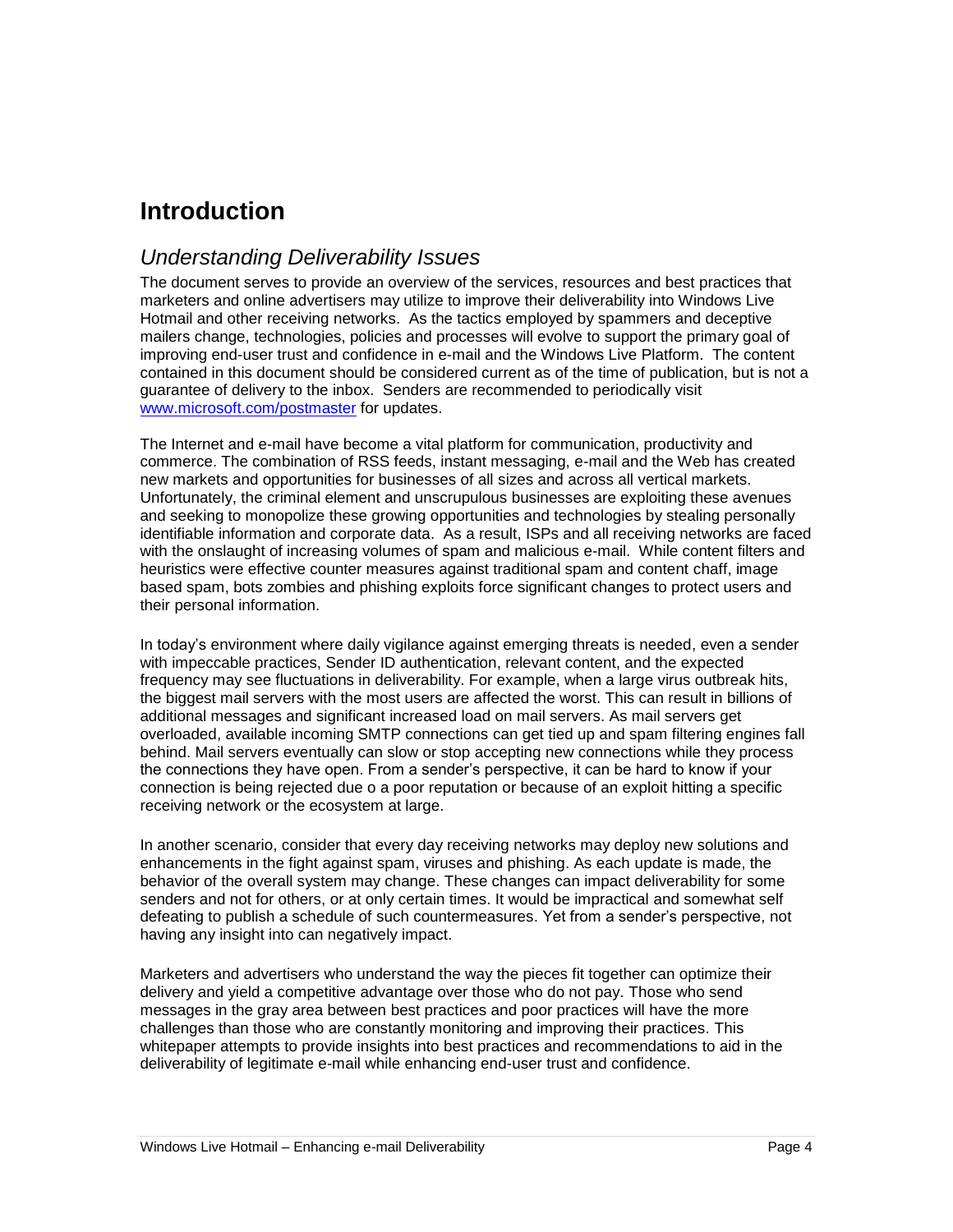# *Microsoft Anti-Spam Overview*

<span id="page-4-0"></span>Meeting a diverse range of user needs and environments, Microsoft has developed several e-mail products and services, being used by hundreds of millions of users worldwide. Combined, this has created the largest ecosystem of e-mail servers, services and clients in the world, providing enhanced layered protection against spam, phishing and viruses. Through feedback and daily user analysis, Microsoft continues to invest in protection, proof and prevention technologies, helping customers maximize their trust, confidence and productivity in e-mail and all forms of electronic messaging.

- Microsoft Office Outlook 2003 & 2007
- Microsoft Exchange Server 2003 Intelligent Message Filter
- Microsoft Exchange Server 2007 with Microsoft Forefront Security for Exchange Server
- Microsoft Exchange Hosted Filtering
- Windows Mail (Windows Vista) and Windows Live Mail Desktop Client
- Windows Live Hotmail / MSN Hotmail
- Entourage Client for MAC



Microsoft"s Online Safety & Security Strategy including anti-spam and anti-phishing incorporates a holistic approach including three primary disciplines, (for more information visit [www.microsoft.com/safety\)](http://www.microsoft.com/safety):

- 1. Prescriptive Guidance Providing user and business with tools and resources.
- 2. Collaboration Commitment to Industry, Government and Business Collaboration
- including industry working groups, partnerships, legislation, standards and policies 3. Technologies Investments - ecosystem of servers, services and clients:
	- a. Sender Reputation
		- i. IP, URL, domain and user reputation
		- ii. Attack detection
	- b. Authentication + Identity
		- i. Sender ID Framework
		- ii. Outlook Email Postmark
	- c. Content Filtering
		- i. Low cost machine learning algorithm (user driven)
	- d. User Personalization
		- i. Direct and indirect user behavior and feedback
		- ii. Graymail, e-mail that is desired by some and not others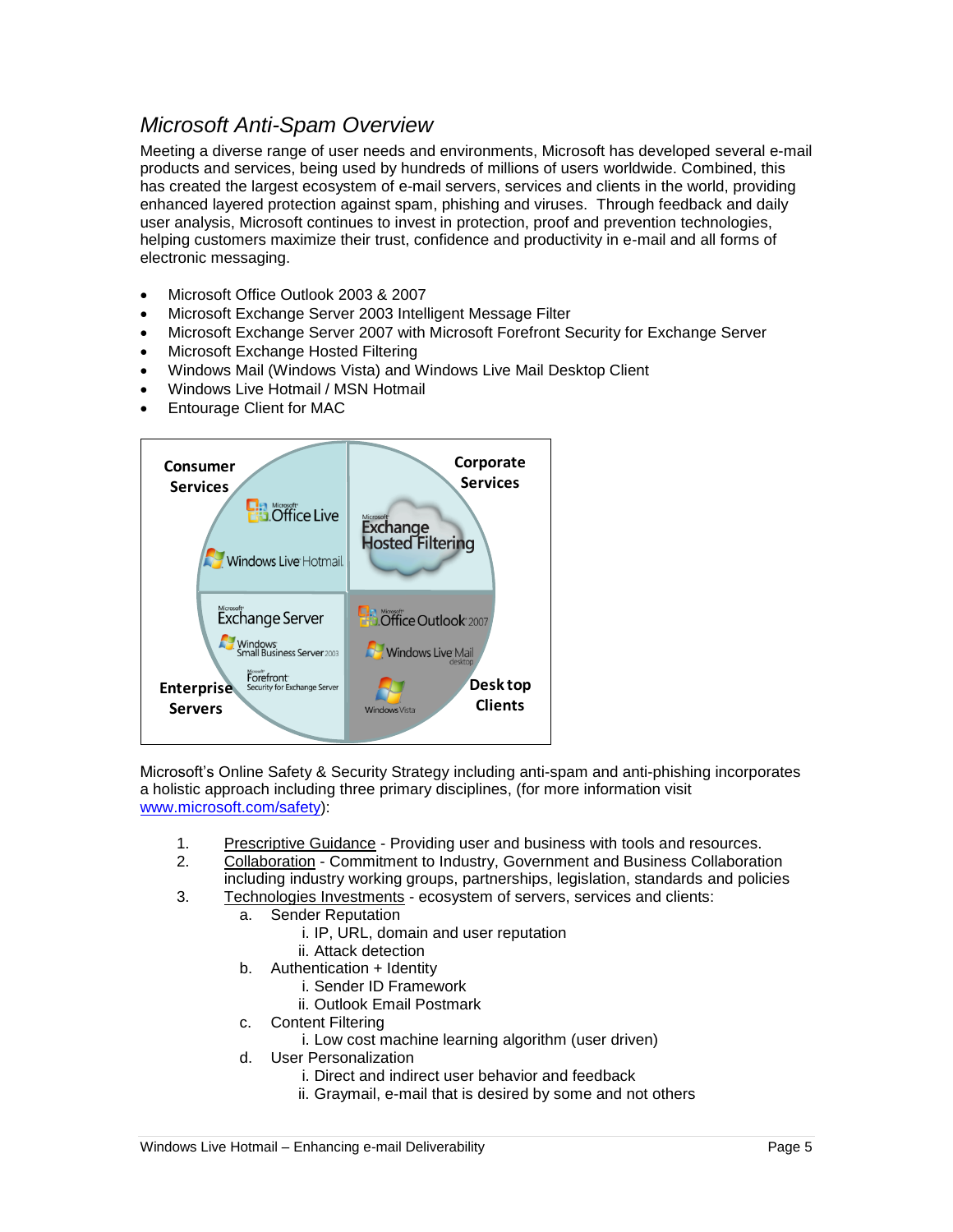As part of Microsoft"s commitment to online safety and protecting the e-mail ecosystem, Windows Live Hotmail has made the following investments with the mutual goals of protecting users from deceptive and unwanted e-mail, reducing Spam in the Inbox (SITI), reducing operational impact while improving the deliverability of legitimate e-mail. Receiving feedback from millions of endusers Microsoft has developed the new Windows Live Platform including;

- New Safety UI to help warn and protect users from spoofed or phishing e-mails
- IP Throttling and block lists to reduce overall volume
- Integration of the Sender ID Framework, authenticating inbound and outbound e-mail
- Junk e-Mail Reporting Program (JMR)
- Smart Network Data Services (SNDS)

We continue to improve deliverability for legitimate senders by improving IP and volume based reputation data. At Hotmail, the Sender ID verdict result is combined with pre-existing reputation data to determine an enhanced e-mail "trustworthy score". Computation proofs, such as the Outlook 2007 Postmark, help end-user systems distinguish between legitimate mail and spam, reducing the incidence of false positives and enhancing their individual mail deliverability. Offering a safe and secure unsubscribe option has helped reduce the number of user complaints, providing senders enhanced data for list management , while not adversely impacting their overall .<br>reputation<sup>1</sup>.

Looking ahead, Microsoft will continue to research and invest in reputation and authentication technologies. Conceptually servers, services and clients will share central reputation data. Multiple levels of reputation will be tracked including IP, URL, domain and use. The Sender ID Framework and the Outlook Postmark will help authenticate users and create identities. Finally, user personalization elements will be integrated as we continue to learn from user to better distinguish good e-mail from bad e-mail.

### <span id="page-5-0"></span>*Summary of Deliverability Best Practices*

Specific to Windows Live Hotmail, we highly recommending following these steps to ensure the highest deliverability rates:

- **Step 1 - Ensure Compliance -**With Windows Live Policies and Technical Requirements
	- <http://postmaster.live.com/Guidelines.aspx>

#### **Step 2 - Follow best practices and FAQ's**

- <http://postmaster.live.com/Troubleshooting.aspx>
- <http://www.microsoft.com/postmaster>

#### **Step 3 - Adopt Sender ID and Keep Your Record Curren[t](http://microsoft.com/safety)**

- <http://www.microsoft.com/safety>
- <http://www.microsoft.com/SenderID>

#### **Step 4 – Join the Junk e-Mail Reporting Program**

• [http://support.msn.com/default.aspx?productkey=edfsJMRp&mkt=en-us](http://support.msn.com/default.aspx?productkey=edfsjmrpp&mkt=en-us)

#### **Step 5 – Leverage Smart Network Data Services (SNDS)**

• [https://postmaster.live.com/snds/index.aspx](http://support.msn.com/default.aspx?productkey=edfsjmrpp&mkt=en-us)

#### **Step 6 – Contact Deliverability Support - If you're still having issues:**

[http://support.msn.com/eform.aspx?productKey=edfsmsbl&page=support\\_home\\_options\\_form\\_b](http://support.msn.com/eform.aspx?productKey=edfsmsbl&page=support_home_options_form_byemail&ct=eformts) [yemail&ct=eformts](http://support.msn.com/eform.aspx?productKey=edfsmsbl&page=support_home_options_form_byemail&ct=eformts)

 $\overline{a}$ 

 $1$  In the future Senders who realize an excessive number of unsubscribe requests may have their reputation impacted.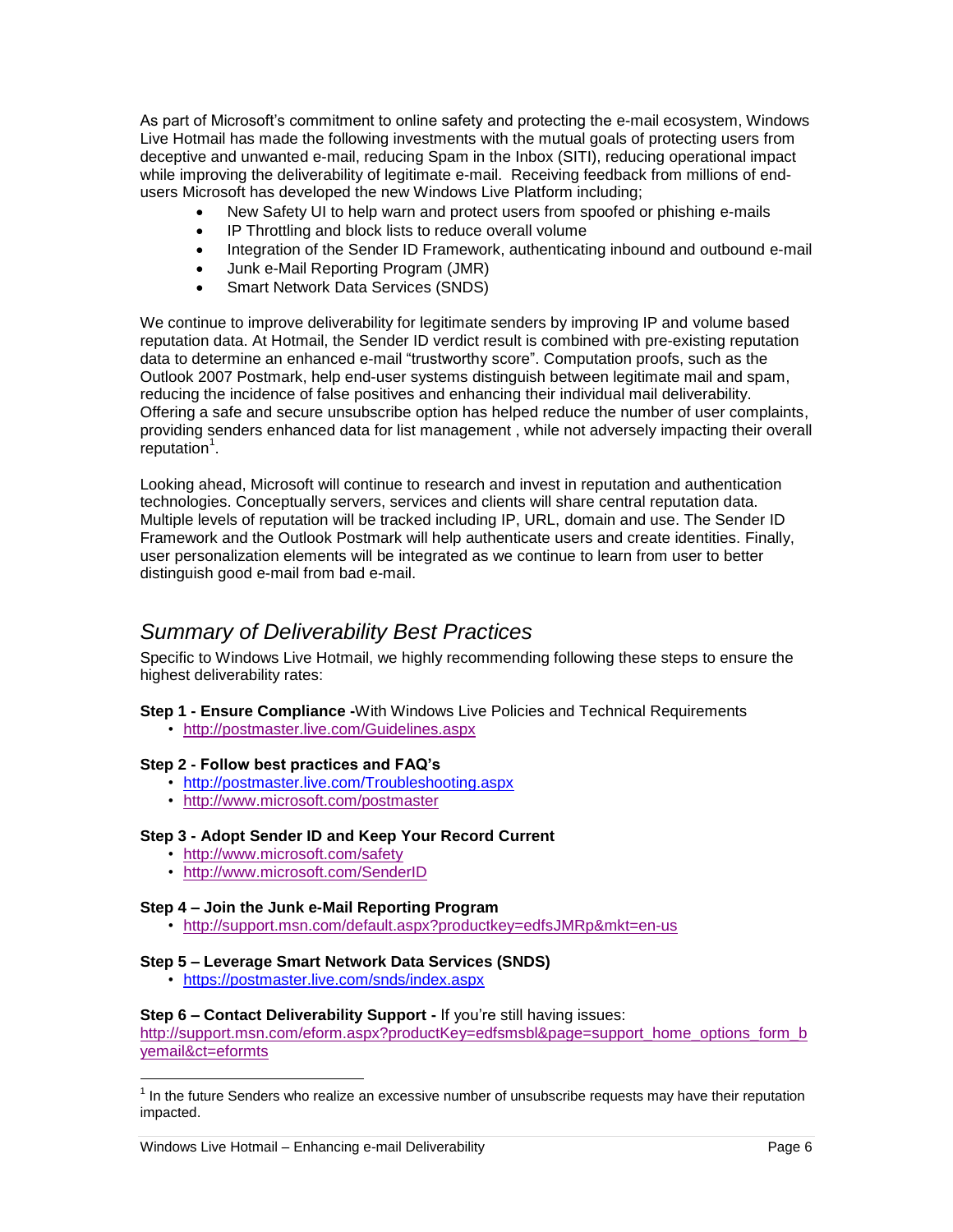Consistent and reliable e-mail deliverability generally comes down being consistent, monitoring your reputation proactively and following best practices. The following tenets and their impact to deliverability should be considered by all senders and online marketers:

- 1. **Complaints** This occurs automatically when a user clicks "block and delete", "report spam" or similar reporting options including escalations and user complaints. This might be the complaint rate or just the total number of complaints depending on the receiver.
- 2. **High unknown user rates** How clean is your list? Are you sending mail to users that have moved on and changed address? Do you have a lot of dead addresses on your list? This is an indicator by many receivers that you may be a spammer and indicator of harvested address lists.
- 3. **Spam trap addresses** These are addresses (in some cases a domain) that have never been signed up to receive any kind of message or have been deactivated after prolonged inactivity by the ISP. Typically ISPs and law enforcement agencies create these and post them on web sites to be "harvested".
- 4. **Sending infrastructure** Spammers steal resources and have difficulty setting up "industrial strength" infrastructure. Many receivers look for well set up infrastructure as another indicator.
- 5. **Sending "permanence" (Consistency**) Sending from the same IP address with consistent volumes and frequencies month over month is ideal. Spammers tend to "pop up" on an IP and disappear. Infrequent senders who send large volumes once a month or quarterly can be an indicator of a spammer or a compromised server.
- 6. **Content** Senders be focused on e-mail content, as well as the URLs and HTML elements embedded in their e-mail. Anti-spam systems and heuristics continue to incorporate content filtering with authentication and reputation for a combined "trustworthy" score. Reputation scoring can compensate for content which may appear "spammy", resulting in improved deliverability and a reduction in false positives.

The following sender best practices may help increase your chances for successful deliverability:

#### **Complaints**

- Add "list unsubscribe" header to e-mails offering subscribers a clean way to opt out
- Honor unsubscribes requests. Opting out should be just as simple as opting in
- Add text reminding subscribers where they opted-in to receive your e-mail
- Monitor your complaint rates. Most major services or e-mail service providers offer monitoring tools for free or as part of their service.
- Validate you are adhering to applicable anti-spam and privacy laws and policies
- Ensure your marketing communications are timely, relevant, have been requested and that you have permission to send them to the user.
- Consider the frequency of your mailings. What are the user"s expectations?

#### **High unknown user rates**

• Maintain your mailing lists. This includes purging old, bad or inactive addresses from your mailing lists. Also, this means acquiring names responsibly and sending mail only to users that "opt-in" to receiving your e-mail.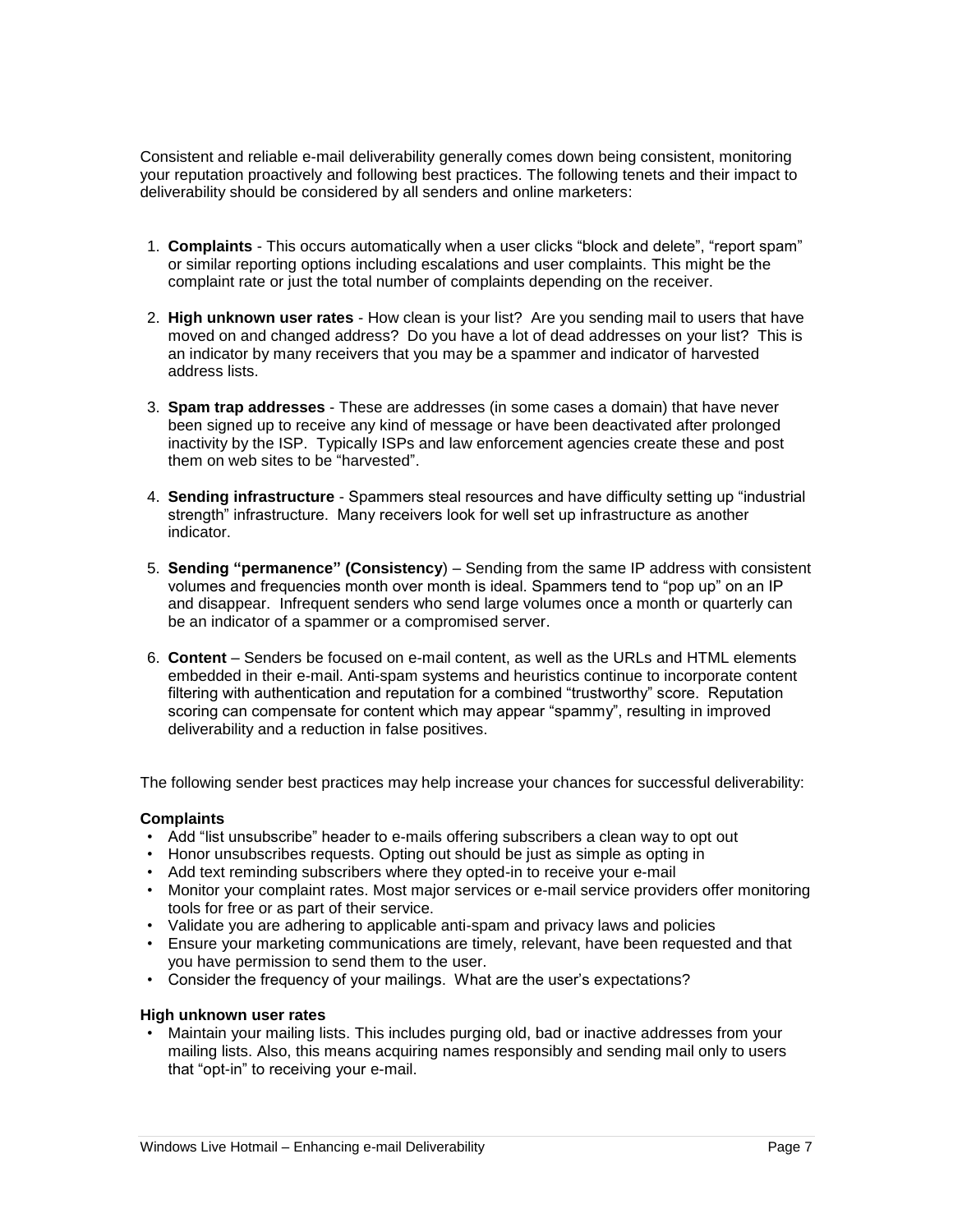#### **Spam trap addresses**

• Monitor and manage both hard and soft bounces. Bounce notices can provide invaluable information regarding the ISP"s treatment of your e-mail.

#### **Sending infrastructure**

- Choose content wisely and verify URLs look normal and point to valid domains
- Format a reply header to ensure subscribers see your "friendly" e-mail address
- Use a reputable e-mail service provider who has relationships with ISPs, such as AOL, Yahoo and Windows Live Hotmail
- Implement outbound e-mail authentication using the Sender ID Framework, with a valid "-all" record. This helps protect from spoofing and ensure your MTA is authorized to send mail, while protecting the brand and domain from threats to their brand and misrepresentation.
- Segment or separate traffic by brand or type of mail. Corporate e-mail, customer acquisition, customer retention and transactional e-mails should be segmented. Senders who wish to maintain separate reputations for each should consider segment mail streams by IP address and publishing separate SPF records.
- Set up, monitor and proactively manage your user feedback data. Feedback loops contain valuable spam complaint information

#### **Sending "permanence**"

- Be consistent Send e-mail from the same IP"s
- Less is more. Send less mail more often vs. lots of mail for short periods of time

The bottom line to remember is: if as little as 1% of your customers complain, the inability to communicate with your entire customer base may be the end result.

Finally, before launching any campaign, thorough testing is recommended. This means frequent testing with recipient accounts using various clients and major e-mail service providers to ensure that communications are being received in a desired fashion.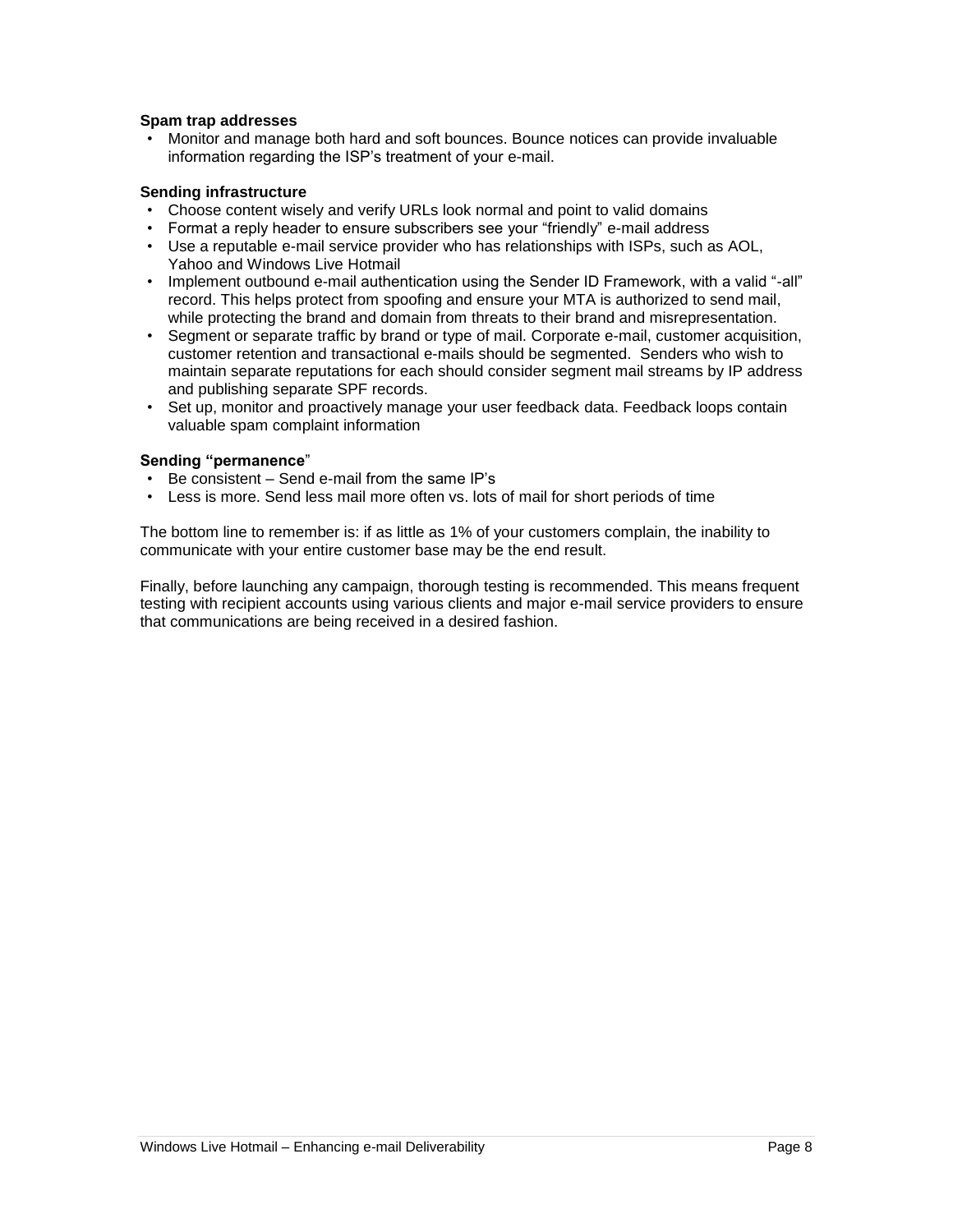# <span id="page-8-0"></span>**Deliverability Scenarios**

<span id="page-8-1"></span>*Scenario 1: Your e-mail is being delivered to the Junk e-mail Folder*

#### **Symptoms**

1. Open, click and unsubscribe rates decline

2. Recipients inform you that your e-mail is delivered to the JMF

3. Some or all of the e-mail sent to your personal Windows Live Hotmail account is delivered to the Junk e-mail Folder (JMF).

| <b>Common Causes</b>                                                        | <b>Recommended Actions</b>                                                                                                                                                                                                                                                                                                                                                                                                                                                                                                                                                                                                                                                                                                                                                                                                                                                                                                                                                                                                                                                                                                        |
|-----------------------------------------------------------------------------|-----------------------------------------------------------------------------------------------------------------------------------------------------------------------------------------------------------------------------------------------------------------------------------------------------------------------------------------------------------------------------------------------------------------------------------------------------------------------------------------------------------------------------------------------------------------------------------------------------------------------------------------------------------------------------------------------------------------------------------------------------------------------------------------------------------------------------------------------------------------------------------------------------------------------------------------------------------------------------------------------------------------------------------------------------------------------------------------------------------------------------------|
| Too many recipients<br>reported your previous e-<br>mails as spam           | Change the Subject lines of your messages to be more<br>$\checkmark$<br>relevant<br>$\checkmark$<br>Make sure the From address is recognizable and would never<br>be perceived as deceptive<br>Reduce the frequency of your messages<br>$\checkmark$<br>Make sure you are sending what the recipients expect to<br>$\checkmark$<br>receive<br>Increase the relevance of your messages<br>$\checkmark$<br>Reduce frequency to addresses that have not opened or<br>$\checkmark$<br>clicked recently<br>Make the Unsubscribe option easy to find and use<br>$\checkmark$<br>Include a List-Unsubscribe header<br>$\checkmark$<br>Send an immediate confirmation message<br>$\checkmark$<br>$\checkmark$ Add more relevant text content to your messages<br>Sign up for the Smart Network Data Services (SNDS) service<br>$\checkmark$<br>from http://postmaster.live.com for a daily view of your<br>complaint rates.<br>Sign up for the Junk e-Mail Reporting Program (JMR) to<br>$\checkmark$<br>receive junk e-mail complaints reported by customers for your<br>IP addresses. For more details, see http://postmaster.live.com. |
| Too much of your mail is<br>sent to invalid or inactive<br>e-mail addresses | Avoid mailing addresses that have not responded to your mail<br>$\checkmark$<br>(i.e. opened or clicked) recently, or from users that have<br>requested to be unsubscribed<br>Ensure that addresses that receive NDRs or bounce more<br>$\checkmark$<br>than 2X are removed<br>Sign up for the Smart Network Data Services (SNDS) service<br>✓<br>from http://postmaster.live.com for a daily view of delivery<br>attempts to our Dynamic Trap Accounts - DTA's.                                                                                                                                                                                                                                                                                                                                                                                                                                                                                                                                                                                                                                                                  |
| Your Sender ID record is<br>incorrect or missing                            | Insure your outbound mail is Sender ID compliant by publishing<br>$\checkmark$<br>an SPF record in your DNS and that your IP's and related<br>domain records are current                                                                                                                                                                                                                                                                                                                                                                                                                                                                                                                                                                                                                                                                                                                                                                                                                                                                                                                                                          |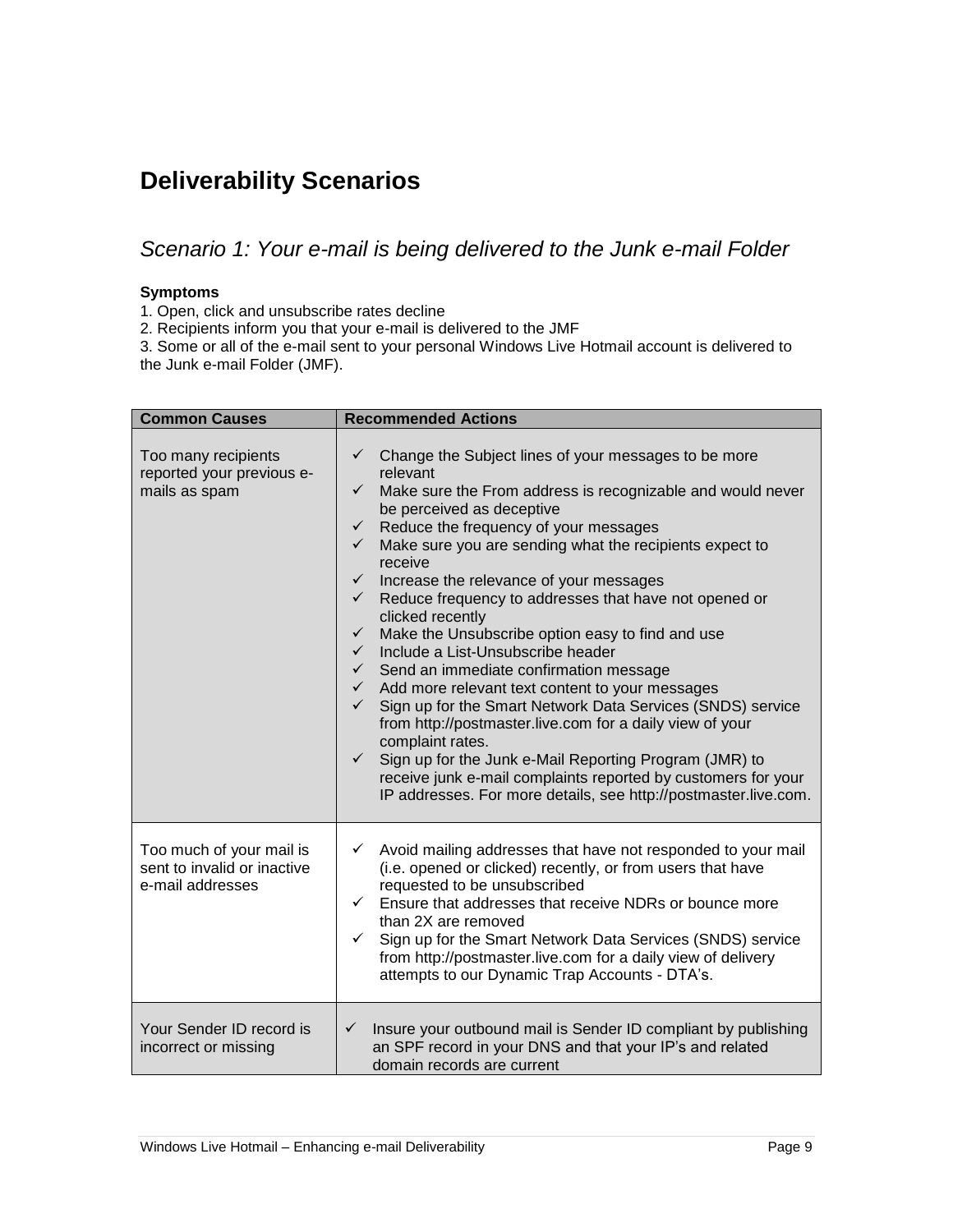# <span id="page-9-0"></span>*Scenario 2: Your is delivered successfully via SMTP without a bounce but not delivered to the Inbox or JMF*

#### **Symptoms**

1. Open, click and unsubscribe rates decline

2. Recipients inform you that your e-mail is not delivered to the Inbox or the JMF

3. Some or all of the e-mail sent to your personal Windows Live Hotmail account is never delivered to the Inbox or the JMF

| <b>Common Causes</b>                                                                                                            | <b>Recommended Actions</b>                                                                                                                                                                                                                                                                                                                                                                                                                                                                                                                                                                                                                                                                                                                                                                                                                                                                                                                                                                                                                                                                                                                                                                            |  |  |  |
|---------------------------------------------------------------------------------------------------------------------------------|-------------------------------------------------------------------------------------------------------------------------------------------------------------------------------------------------------------------------------------------------------------------------------------------------------------------------------------------------------------------------------------------------------------------------------------------------------------------------------------------------------------------------------------------------------------------------------------------------------------------------------------------------------------------------------------------------------------------------------------------------------------------------------------------------------------------------------------------------------------------------------------------------------------------------------------------------------------------------------------------------------------------------------------------------------------------------------------------------------------------------------------------------------------------------------------------------------|--|--|--|
| You are sending to<br>Symantec Brightmail™<br>dynamic spam/trap<br>accounts or Windows Live<br>Hotmail Dynamic Trap<br>Accounts | Reduce frequency to addresses that have not opened or<br>$\checkmark$<br>clicked recently<br>$\checkmark$ Ensure that addresses that receive NDRs or bounce more<br>than 2X are removed<br>Segment mailings (transactions, newsletters) by IP address<br>$\checkmark$<br>and try to identify bad data segments or sources.                                                                                                                                                                                                                                                                                                                                                                                                                                                                                                                                                                                                                                                                                                                                                                                                                                                                            |  |  |  |
| Too many of your e-mail<br>messages have been<br>detected as SPAM by our<br>internal filtering and<br>reputation systems        | Change the Subject lines of your messages to be more<br>✓<br>relevant<br>Make sure the From address is recognizable and would never<br>$\checkmark$<br>be perceived as deceptive<br>Reduce the frequency of your messages<br>$\checkmark$<br>Make sure you are sending what the recipients expect to<br>$\checkmark$<br>receive<br>Increase the relevance of your messages<br>$\checkmark$<br>Reduce frequency to addresses that have not opened or<br>$\checkmark$<br>clicked recently<br>Make the Unsubscribe option easy to find and use<br>$\checkmark$<br>Include a List-Unsubscribe header<br>$\checkmark$<br>$\checkmark$ Send an immediate confirmation message<br>$\checkmark$ Add more relevant text content to your messages<br>Sign up for the Smart Network Data Services (SNDS) service<br>$\checkmark$<br>from http://postmaster.live.com for a daily view of Windows<br>Live Hotmail how e-mail from your IP's are viewed by our<br>systems and your recipients.<br>Sign up for the Junk e-Mail Reporting Program (JMR) to<br>$\checkmark$<br>receive the junk e-mail complaints reported by customers for<br>your IP addresses. For more details, see<br>http://postmaster.live.com. |  |  |  |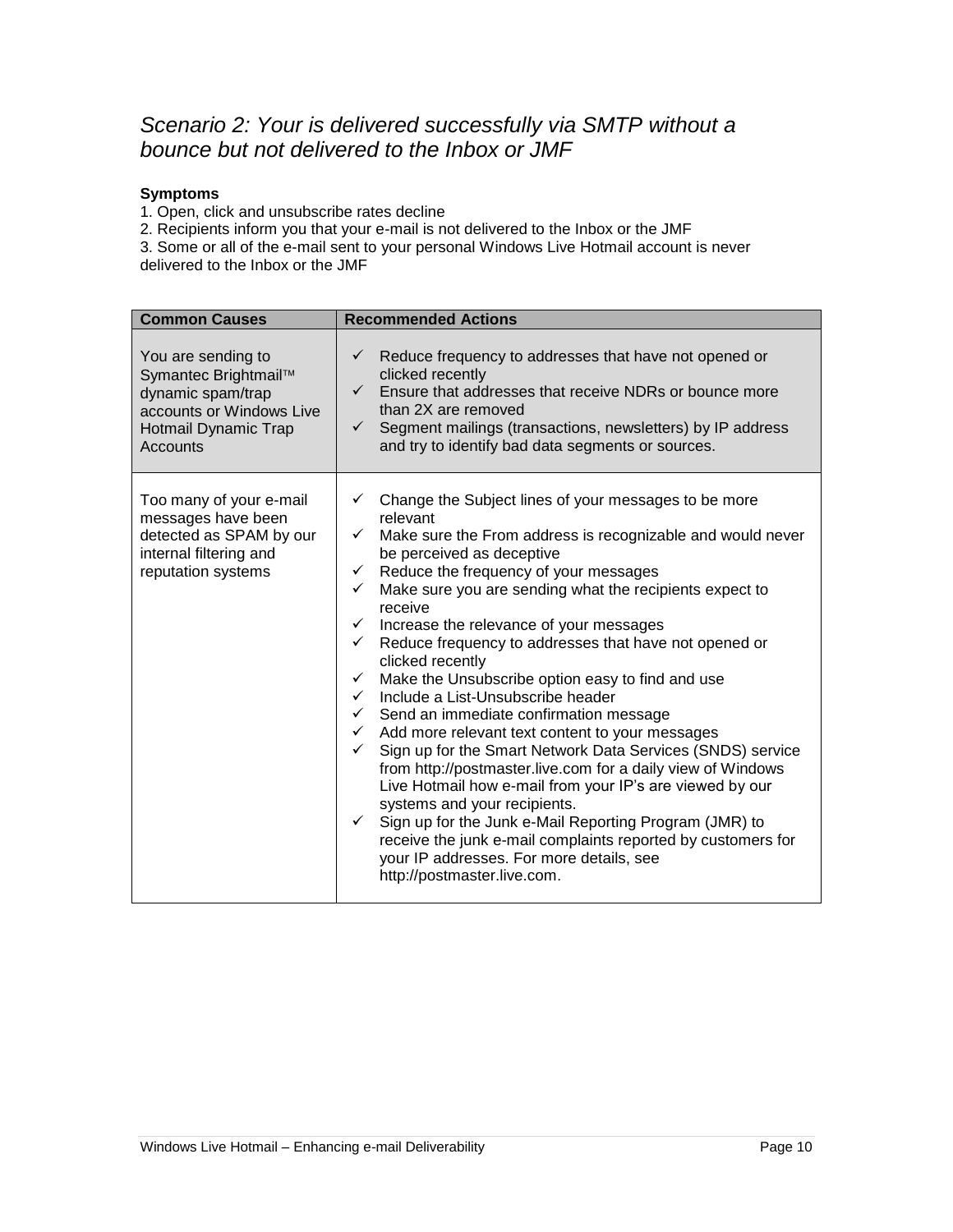# <span id="page-10-0"></span>*Scenario 3: Your SMTP connections are blocked or mail is bouncing*

#### **Symptoms**

1. You receive an unusually high number of bounce messages

- 2. Open, click and unsubscribe rates decline significantly
- 3. Recipients inform you that your e-mail is not delivered to the Inbox or the JMF
- 4. Some or all of the e-mail sent to your personal Windows Live Hotmail account is never delivered to the Inbox or the JMF

5. Your SMTP servers can"t connect to Windows Live Hotmail

| <b>Common Causes</b>        | <b>Recommended Actions</b>                                                                                                                                                                                                                                                                                                                                                                                                                                                                                                                                                                                                                                                                        |
|-----------------------------|---------------------------------------------------------------------------------------------------------------------------------------------------------------------------------------------------------------------------------------------------------------------------------------------------------------------------------------------------------------------------------------------------------------------------------------------------------------------------------------------------------------------------------------------------------------------------------------------------------------------------------------------------------------------------------------------------|
| <b>Server Configuration</b> | Properly configure anti-virus software on your firewall or your<br>✓<br>SMTP gateway<br>Configure your Domain Name Server ("DNS") server correctly<br>$\checkmark$<br>Enable Reverse DNS Lookup<br>$\checkmark$<br>Ensure your outbound mail is Sender ID compliant by<br>$\checkmark$<br>publishing an SPF record in your DNS<br>Only send mail from a dedicated/static IP - Windows Live<br>$\checkmark$<br>Hotmail doesn't accept connections from dynamic IP's                                                                                                                                                                                                                                |
| Microsoft Blocklist         | Please visit http://www.senderbase.org,<br>$\checkmark$<br>http://www.kloth.net/services/dnsbl.php or http://openrbl.org to<br>verify that your IP is not being targeted by any 3 <sup>rd</sup> party block<br>lists.<br>If you believe your e-mail has been blocked in error by<br>$\checkmark$<br>Microsoft, please review our best practices and technical<br>guidelines to ensure compliance.<br>For Windows Live Hotmail, please visit<br>$\checkmark$<br>http://postmaster.live.com. Still having issues, contact our<br>dedicated deliverability support team. Instructions can be found<br>at http://www.microsoft.com/postmaster (or)<br>http://postmaster.live.com/Troubleshooting.aspx |
| <b>Volume Caps</b>          | Utilize additional IP addresses within the same Sender ID<br>$\checkmark$<br>record.<br>Sign up for the Smart Network Data Services (SNDS) service<br>$\checkmark$<br>from http://postmaster.live.com. This program allows a sender<br>to monitor the 'health' and reputation of their IPs.                                                                                                                                                                                                                                                                                                                                                                                                       |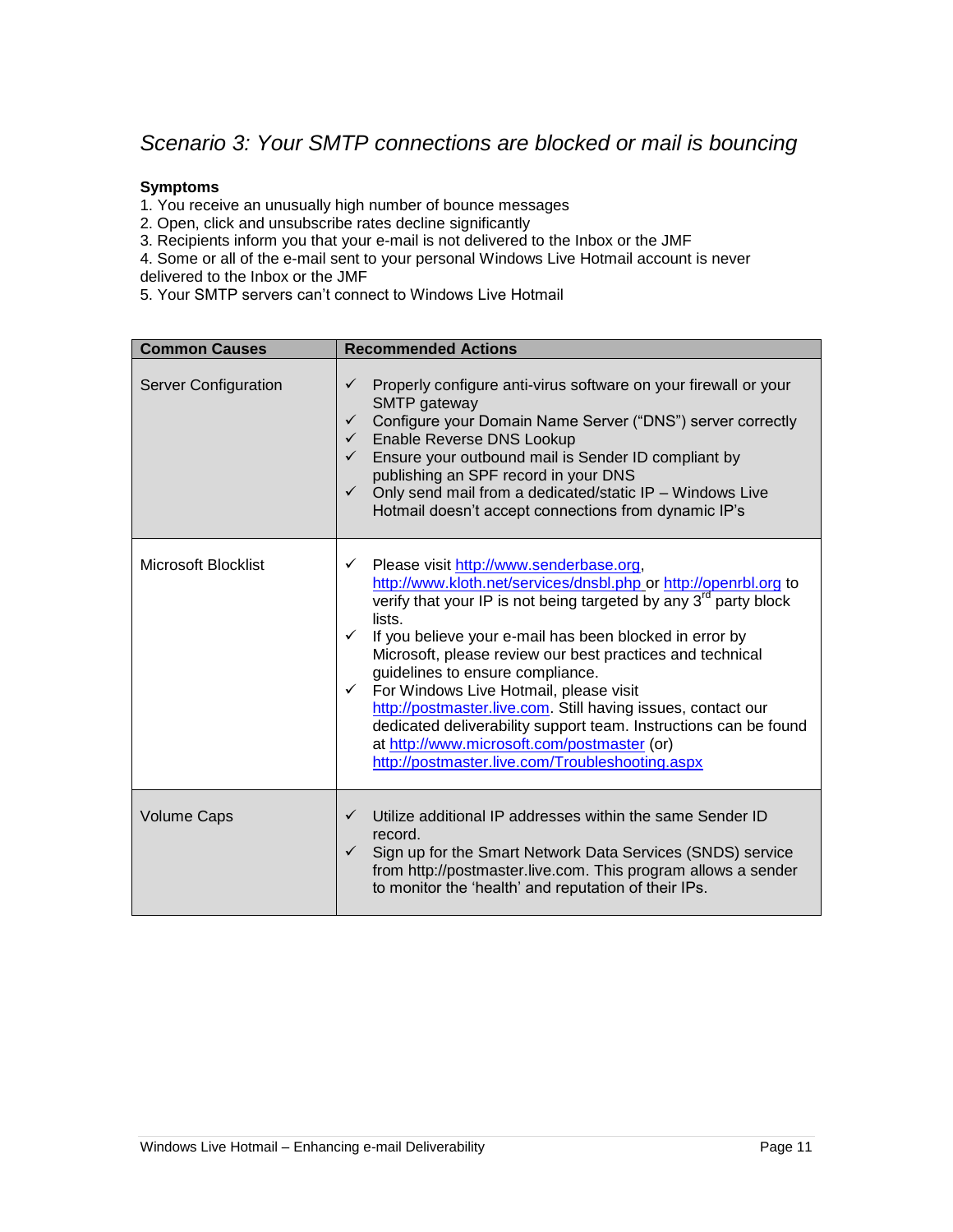# <span id="page-11-0"></span>**Contact and Escalation Procedures**

#### **Microsoft Monitoring Services: JMR and Smart Network Data Services (SNDS)**

**Contact Info**: [http://postmaster.live.com](http://postmaster.live.com/) **Requirements**: For JMR: [http://postmaster.live.com/Services.aspx#JMRP](http://postmaster.msn.com/Services.aspx#JMRPP) For SNDS: [http://postmaster.live.com/snds/](http://postmaster.msn.com/snds/)

**Microsoft Support to troubleshoot delivery issues Requirements**: Answers to questions posted at:

[http://postmaster.live.com/Troubleshooting.aspx](http://postmaster.msn.com/Troubleshooting.aspx)

#### **Sender ID**

Inquiries on correct SPF record syntax and to help assure your records are included in the Window Live Hotmail SIDF cache e-mail [senderid@microsoft.com,](mailto:senderid@microsoft.com) listing the domains you have published records for. Please allow for 48 hours after posting your record to the DNS for server replication. More information is available at [www.microsoft.com/senderid](http://www.microsoft.com/senderid)

#### **Third Party E-mail Delivery Consulting Services**

Services are available from a broad set of third party service providers who provide e-mail marketing, deliverability and reputation enhancement services. For more information visit [www.microsoft.com/postmaster,](http://www.microsoft.com/postmaster) [www.espcoalition.org/](http://www.espcoalition.org/) and or [www.authentication.org.](http://www.authentication.org/)<sup>2</sup>

#### **Return Path's Sender Score Certified Program**

**Contact Info**:<http://www.senderscorecertified.com/register/> **Requirements**: Senders must meet Program Standards, [http://www.senderscorecertified.com/info\\_center.html.](http://www.senderscorecertified.com/info_center.html)

<sup>&</sup>lt;u>2</u><br><sup>2</sup> Listing is for information purposes and not endorsed by Microsoft. Companies should review service provider"s capabilities and references.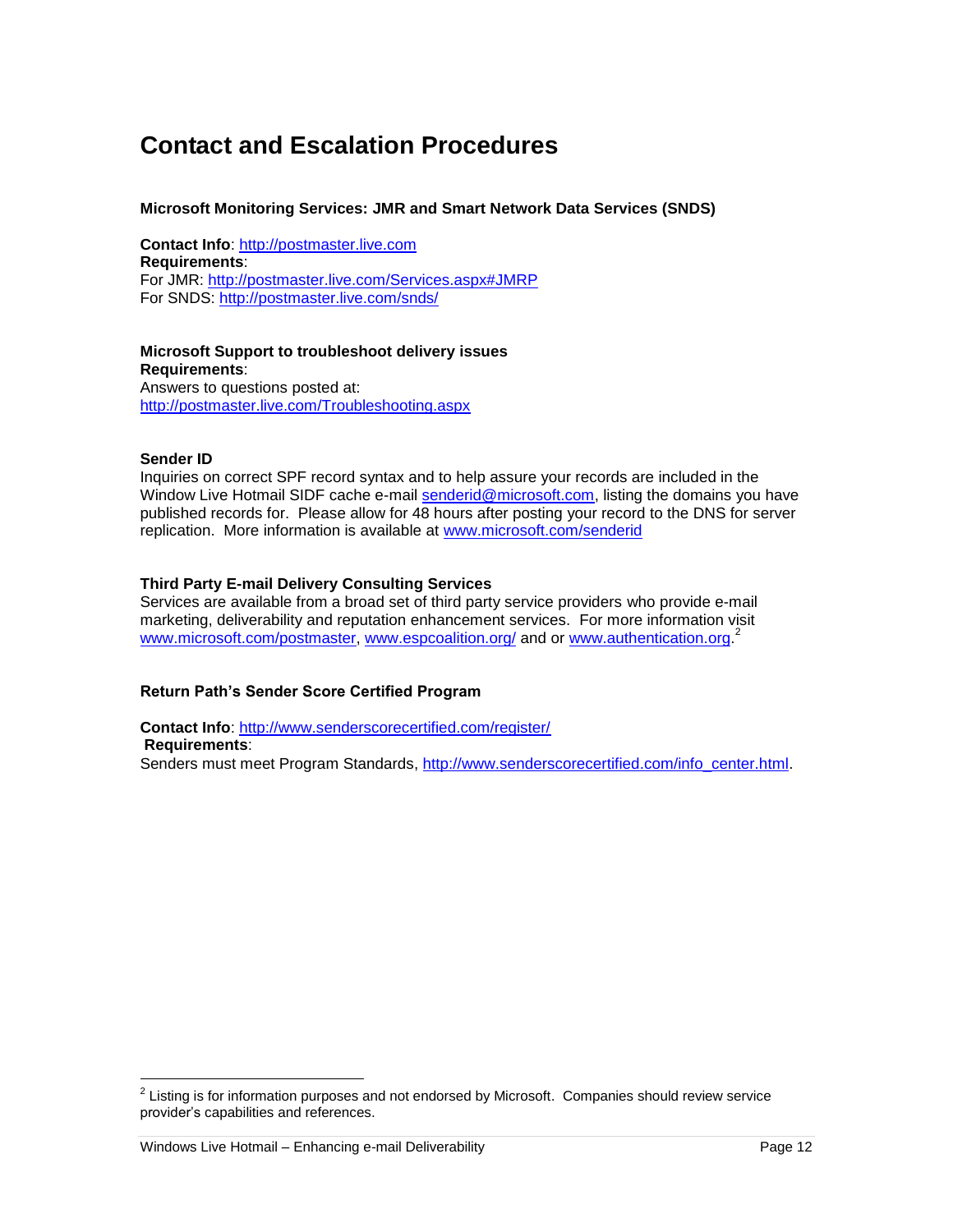# <span id="page-12-0"></span>**Frequently Asked Questions**

# <span id="page-12-1"></span>*General*

Microsoft and Windows Live Hotmail are committed to helping protect e-mail as an essential communications tool and to help protect users worldwide from spam, phishing and other e-mail safety threats. We firmly believe that using a mix of e-mail authentication including Sender ID and reputation can help ensure only legitimate e-mail is allowed to reach Windows Live Hotmail customers. All of the systems and processes are designed to help separate legitimate e-mail from unwanted mass marketing e-mail, helping senders and receivers communicate more effectively over the Internet.

Through a combination of layered e-mail filtering, heuristics, authentication and reputation services, we help block more than 95% of incoming spam from reaching MSN Hotmail and Windows Live Hotmail users" inboxes. This translates into almost 4 billion spam messages blocked every day.

#### **Q. What is Windows Live Hotmail doing to combat spam?**

A: Microsoft has made a serious commitment to work alongside industry and government to fight spam on many fronts. We believe it will take a combination of advanced technology, industry selfregulation, consumer education, effective legislation and targeted enforcement against illegal spammers to significantly reduce and solve the spam problem.

- Sender ID Framework (SIDF) is providing significant protection for consumer and business value. Today SIDF has been adopted by over 9 million domains and over 43% of all e-mail sent daily. SIDF is improving the deliverability of legitimate e-mail while dramatically reducing false positives and false negatives, providing user increased confidence and trust in their e-mail in their inbox, while reducing the risk of spoofing, phishing and deception.
- We"re swiftly delivering cutting-edge innovations to help customers. We"re continually improving these technologies, such as our SmartScreen™ filter, which trains itself by incorporating the feedback of Windows Live Hotmail users.
- We are working with others in the industry to promote standards and best practices that will help identify legitimate mail so filters can focus harder on stopping spam. Microsoft is on the boards of many industry and business organizations including the Anti-Phishing Working Group (APWG), Authentication and Online Trust Alliance (AOTA), Direct Marketing Association (DMA) and the Messaging Anti-Abuse Working Group (MAAWG).
- We"re partnering with industry and governments to increase the risk and reduce the incentive of spammers around the world through legal and policy avenues.

#### **Q: What back-end features are in place in Windows Live Hotmail to help protect users?**

A: Building a safer web mail experience remains a priority for Microsoft with Windows Live Hotmail and you can expect us to continue investing in this space. Some of the key checks we go through today to help protect customers from spam and phishing scams include:

 **Content Filtering:** Windows Live Hotmail uses Microsoft SmartScreen spam-filtering technology, which uses a machine-learning approach to not only help protect a customer's own inbox from junk e-mail, but also help others who use web mail. SmartScreen content filter learns from known spam and phishing threats as well as from Windows Live Hotmail customers who have opted in to be part of the Feedback Loop program (FBL).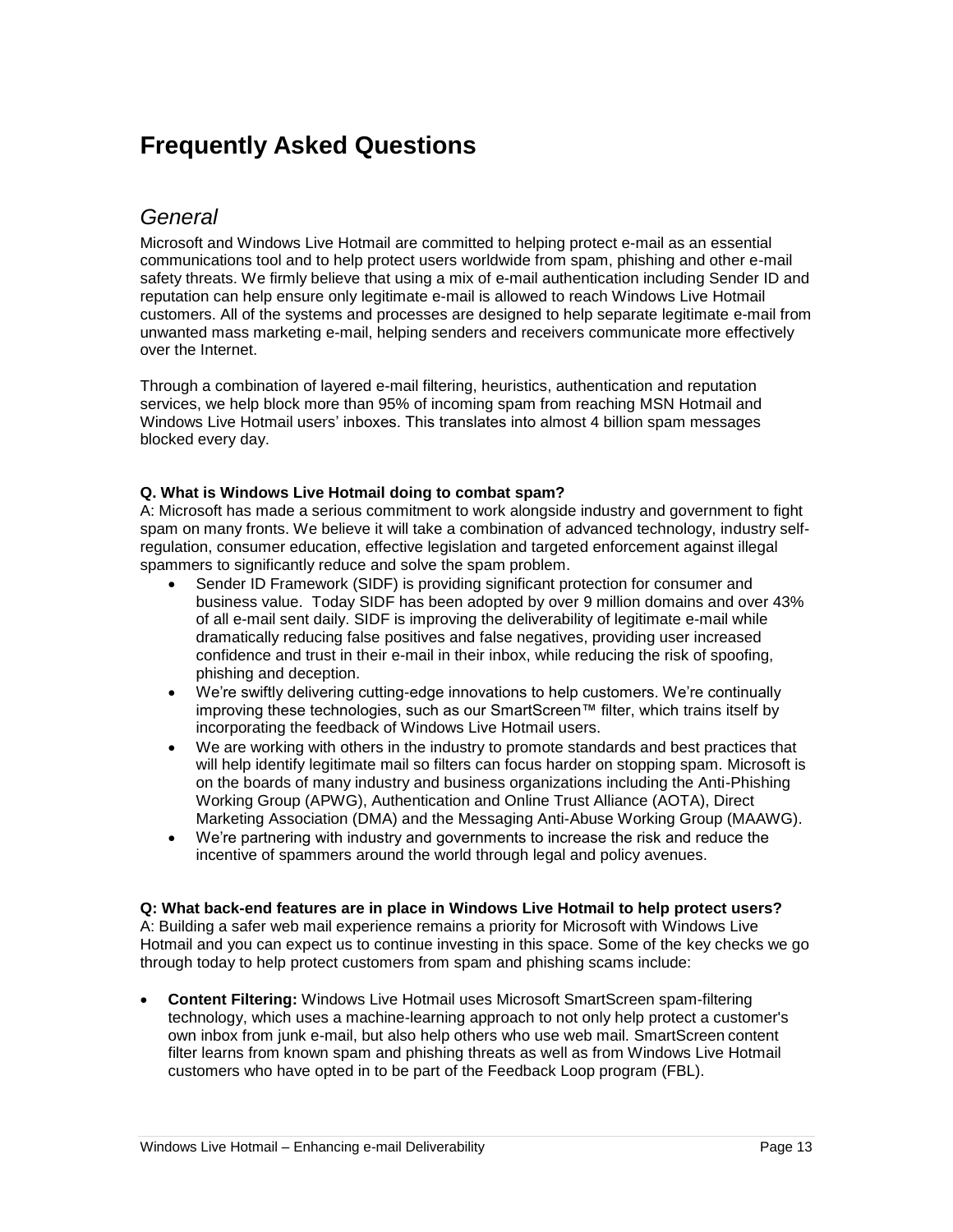- **Sender ID verification:** The Sender ID Framework is an e-mail authentication technology protocol that helps address the problem of spoofing and phishing by verifying the domain name from which e-mail is sent. Sender ID validates the origin of e-mail by verifying the IP address of the sender against the purported owner of the sending domain.
- **Phishing heuristics-based check:** WLM analyzes embedded URLs against hundreds of thousands of common phishing Web site characteristics to help determine whether the e-mail might be dangerous. See<http://www.microsoft.com/safety/antiphishing> for more details.
- **Sender Score Certified:** Windows Live Hotmail currently utilizes the Sender Score Certified program to accredit, monitor and manage senders for use inclusion in WLH white list program.
- **User based Allow/Block list filtering (includes Allowed Mailing Lists check):** Customers can choose to receive mail only from individuals already set up in their Contacts or from specified domains that have been marked as safe or added to their allow list. This optional feature offers an even greater level of protection against unwanted e-mail. The blocked senders list allows Windows Live Hotmail customers to refuse e-mail from a specific sender.
- **Contact list check:** Based on your contact list.
- **SMTP Authentication check** (includes mails sent by MSN or Windows Live to Hotmail customers)

#### **Q: How does SmartScreen™ work?**

A: Microsoft Research's patented machine-learning technology SmartScreen™ spam and phishing filtering technology is applied across Microsoft"s e-mail platforms to help provide customers with the latest anti-spam and anti-phishing tools and innovations.

SmartScreen learns from data provided regarding known phishing threats as well as from Hotmail and Windows Live Hotmail customers who have opted in to provide input to determine what characterizes good mail and unwelcome mail (such as spam and phishing scams). Machine learning includes probability-based algorithms used to distinguish between legitimate e-mail and spam training on the characteristics of both types of e-mail.

SmartScreen data from Windows Live Hotmail users has been integrated into the latest versions of e-mail products and services, including Windows Live Hotmail, Exchange Server 2003/2007, Outlook 2003/2007, Outlook Express and others.

#### **Q: Does Windows Live Hotmail use Symantec Brightmail?**

A: In addition to SmartScreen, incoming e-mail is evaluated by Symantec"s Brightmail anti-spam content filter. Leveraging the "Probe Network", a collection of more than two hundred thousand (200,000) e-mail addresses designed to attract junk e-mail; Symantec's patented technology identifies and eliminates junk e-mail before it reaches a Windows Live Hotmail user"s inbox. Symantec's proven solution provides protection against unsolicited junk e-mail by offering a dynamic technology that keeps pace with constantly evolving junk e-mail. To learn more about this technology, please visit [http://www.symantec.com.](http://www.symantec.com/)

#### **Q: Does Windows Live Hotmail use Sender Score Certified from ReturnPath?**

A: Yes, One of Windows Live Hotmail"s solutions to help address and mitigate false positives and enhanced deliverability is the Sender Score Certified program. This program identifies e-mail based on their past sending behavior and their adherence to strict program standards.

To qualify participants must meet a set of practices and are required to maintain high quality e-mail programs with low complaint rates in order to remain in the program. Participation helps avoid false positives but does not quarantee delivery; Microsoft's terms of use and quidelines must still be honored. For more information, visit [www.senderscorecertified.com.](http://www.senderscorecertified.com/)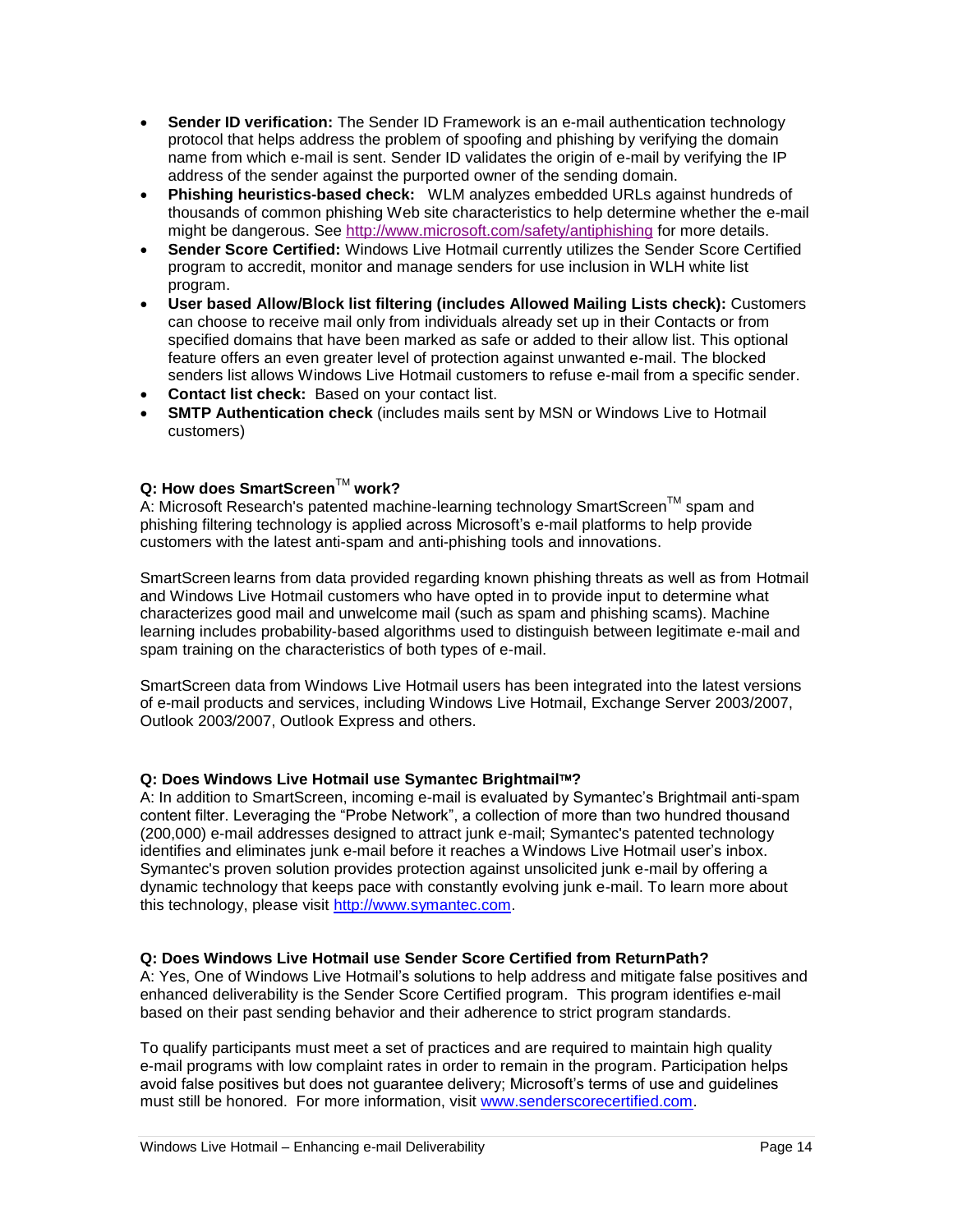#### **Q: Can Hotmail and Windows Live Hotmail users create their own filter settings?**

A: In addition to the anti-spam filtering technologies, Windows Live Hotmail (as well as Outlook) enables each user the ability to set filter levels to further improve the delivery of e-mail and block undesired e-mail to their account. Users can easily add a sender or domain name to the Allowed Sender List so that e-mail from that sender or domain is never treated as junk e-mail regardless of the content of the message. Users can configure the settings to accept only messages from Contacts and Safe Senders List, giving total control over which messages are received. E-mail messages from a certain e-mail address or domain name can also easily be blocked by adding the sender to a user"s Blocked Senders List. In addition, each time a message is reported as junk e-mail, using the "report and delete" or the "Unsubscribe" functions, messages from those senders e-mail address or domains are automatically added to a user"s Blocked Senders List. Once a user adds a sender to their personal Block Senders List, e-mail from that sender will always be treated as junk e-mail from that point on, regardless of the content of the message. For more information, please visit [http://www.microsoft.com/presspass/features/2003/nov03/11-](http://www.microsoft.com/presspass/features/2003/nov03/11-17spamfilter.asp) [17spamfilter.asp.](http://www.microsoft.com/presspass/features/2003/nov03/11-17spamfilter.asp)

#### **Q: Why are images and links disabled in some messages?**

A: After extensive research and usability testing, the Windows Live Hotmail Safety Bar has been developed to help the user quickly distinguish between legitimate and desired e-mail vs. deceptive, malicious or undesired e-mail. I n the user experience, the analogy we use is that of the stop light. Unknown and suspicious mails are giving yellow or red treatment depending on how the e-mail is scored. As we expand the deployment of Windows Live Hotmail worldwide we expect the Safety Bar and user experience to evolve.

 Red: This means that the sender has failed Sender ID or that certain qualities of the message have identified it as a potential phishing exploit.

| This message has been blocked for your safety. Open message                                                                      |                   |
|----------------------------------------------------------------------------------------------------------------------------------|-------------------|
| Account service: Paypal<br>From: PayPal Communications (paypal@paypal.nu.com)<br>This message may be a phishing scam. Learn more | Full message view |
| Sent: Mon 6/13/05 10:56 AM<br>To: kahunademo@hotmail.com                                                                         |                   |

 Yellow: Indicates the sender is not in the safe list or the contact list. However, even if a sender is in your contacts/safe list you may see a yellow/red bar if the message fails or is not authenticated by Sender ID and other checks

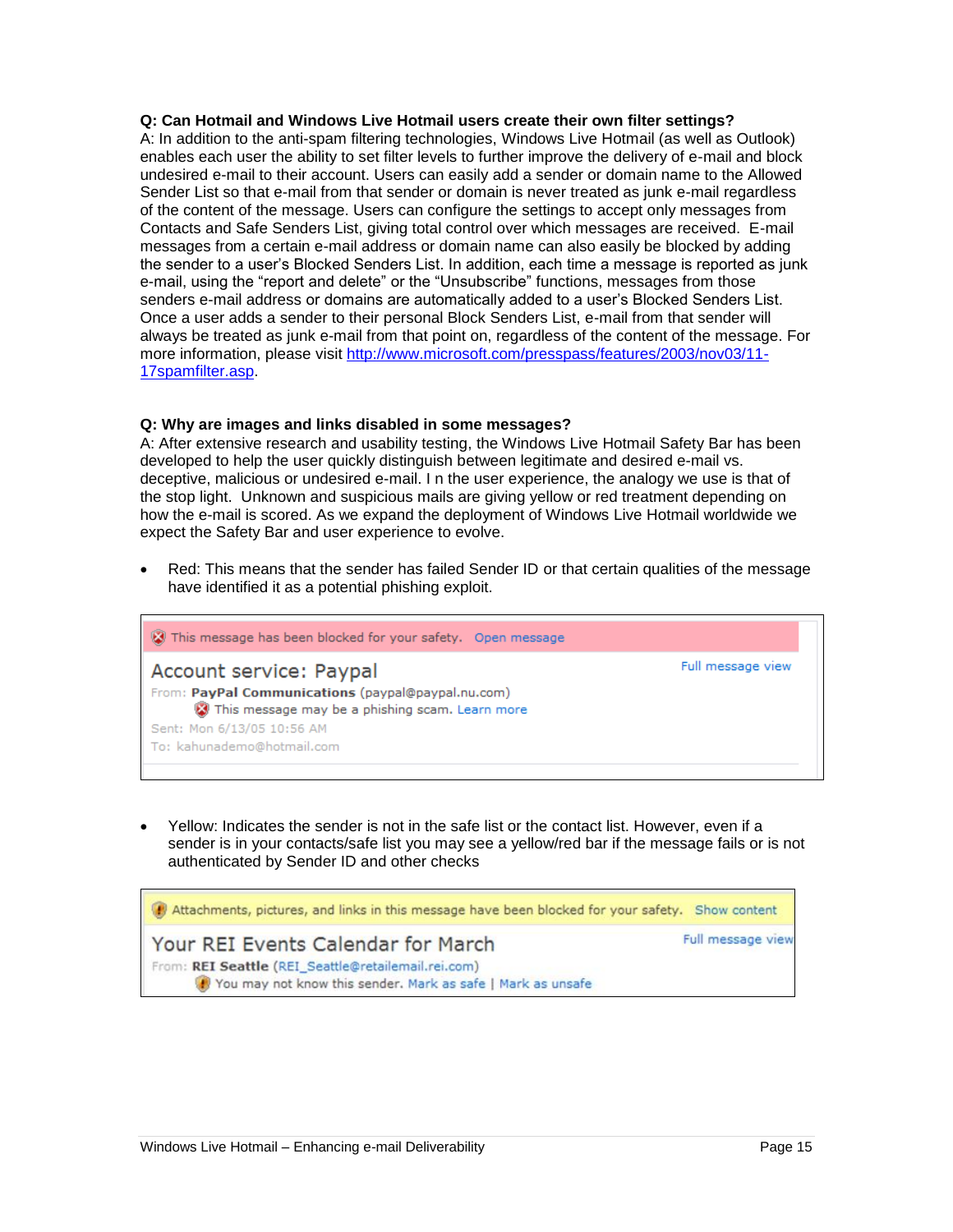Known senders: Known senders have no safety bar messaging and the full contents of the mail are displayed. For known senders who have included the Unsubscribe header in their e-mail header, users are presented with the "unsubscribe" option as illustrated below.

| You're subscribed to this newsletter. Unsubscribe          |                   |
|------------------------------------------------------------|-------------------|
| Create a Backyard Paradise                                 | Full message view |
| From: The Home Depot (HomeDepotCustomerCare@homedepot.com) |                   |
| Sent: Thu 3/22/07 9:30 AM                                  |                   |
| To: KAHUNA DOGFOOD@HOTMAIL.COM                             |                   |

#### **Q: If my message displays properly in Hotmail, will it look the same in Outlook?**

A: No, we recommend that messages be tested with both Outlook 2003 and 2007 as well as Hotmail as messages may not be rendered the same way in all e-mail clients and services. Outlook 2007 no longer support style sheets the same way previous versions of Outlook did. This means that even if HTML content looks fine in Internet Explorer and Outlook 2003, it may not in Outlook 2007.

Here are a few recommendations for improving Outlook rendering:

- **Do not use background images.** Background images, whether specified in the <body>, <table>, or <td> tag, cannot be used because of inconsistencies among e-mail clients, most notably Outlook 2007.
- **Do not use CSS (cascading style sheets), inline styles or JavaScript.** Cascading style sheets, where the styles are defined within the Web page itself, are only fully supported in most e-mail clients. Attached style sheets are not supported at all. Additionally, Web e-mail clients such as AOL Webmail and Gmail change or comment out style tags, resulting in unpredictable formatting. As a result, we recommend that you use only basic HTML tags. (For instance, to underline text, use the  $\langle u \rangle$  tag, for bold use the  $\langle v \rangle$  tag.)
- **Inline style attributes are your only option.** Use only the most basic style attributes to designate font size, color, and type, and use them within basic HTML tags (do not use <div> or <span> tags). Do not use styles to set table or row heights or any spacing. Do not define your style elements within the <head> tag of the document (Hotmail will entirely strip this out). JavaScript is not supported in any e-mail client. Do not include any JavaScript, including onClick="return(false);" in your HTML.
- **Set table width to 600 pixels max.** The convention for HTML e-mail is to limit a set table width to 600 pixels. Though a wider table may render fine in Outlook or on a high resolution monitor, users with older systems or who choose an 800 X 600 display setting will not be able see the entire width of the e-mail.
- **Do not use the <body> tag to set any essential attributes.** Some Web e-mail clients (notably Yahoo and Hotmail) strip out the BODY tag within e-mails completely. You should not include any attributes in the BODY tag. To set values such as background color, use the BGCOLOR attribute inside the TABLE or TD tags.
- **Use HTML character names.** Many e-mail clients won"t display raw 8-bit characters correctly (they"ll show up as question marks or squares instead). As a result, you must use HTML codes for these characters. Use only the HTML names, not the numeric values.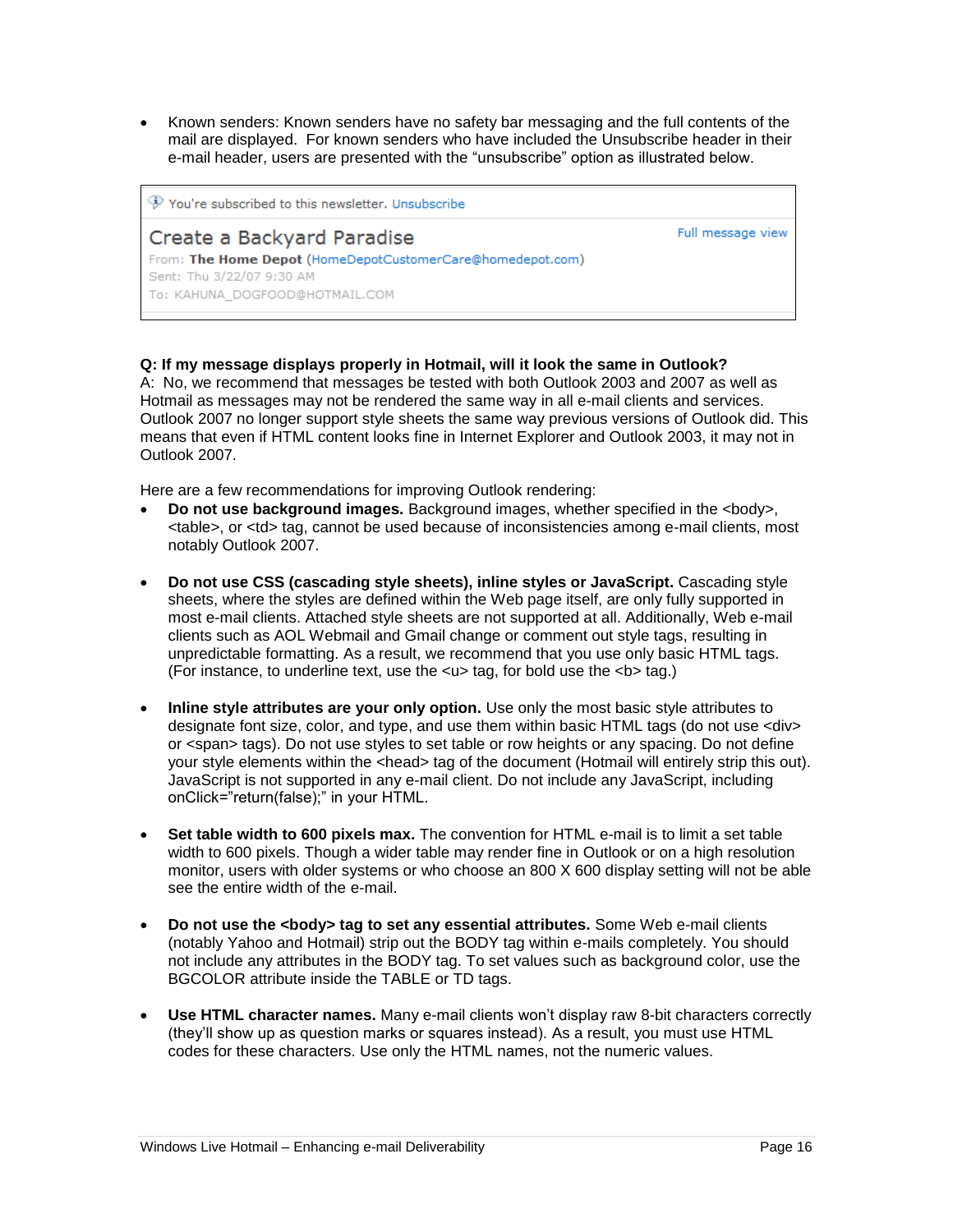• Put image maps inside <body> tags. When using image maps, the <MAP> and <AREA> tags should be between the open and close <BODY> tags with the rest of the content. The links will not work in certain Web e-mail clients that strip out everything above the <BODY> tag (such as Hotmail).

Additional information on Outlook can be found at the following:

- Outlook 2007 HTML capabilities<http://msdn2.microsoft.com/en-us/library/aa338201.aspx>
- Outlook 2007 Content Compatibility Tool [http://www.microsoft.com/downloads/details.aspx?familyid=0b764c08-0f86-431e-8bd5](http://www.microsoft.com/downloads/details.aspx?familyid=0b764c08-0f86-431e-8bd5-ef0e9ce26a3a&displaylang=en) [ef0e9ce26a3a&displaylang=en](http://www.microsoft.com/downloads/details.aspx?familyid=0b764c08-0f86-431e-8bd5-ef0e9ce26a3a&displaylang=en)

### <span id="page-16-0"></span>*Server Configuration*

#### **Q: What are the recommended SMTP connection settings for Windows Live Hotmail?**

A: Windows Live Hotmail allow up to five hundred (500) concurrent connections from a single IP address, but each message is limited to one hundred (100) recipients. This is threshold dictated by the following RFC: http://www.faqs.org/rfcs/rfc821.html.

#### **Q: Is there a maximum number of messages that can be sent from a single IP address?**

A: Every IP address has a volume cap depending on its sending reputation. New IP addresses with no reputation are limited to thousands of messages per day. Established IP addresses with a good reputation and history of sending a high volume of messages are limited to 3-4 million e-mail messages per day. This number could change without notice and is updated frequently.

#### **Q: What is the best way to introduce new IP addresses?**

A: If you are adding new IP addresses, you should include them in your existing Sender ID SPF record so that they can benefit from your existing reputation. New IP addresses added to an existing Sender ID record enjoy the same reputation and volume caps as the IP addresses already referenced by the Sender ID record.

#### **Q: How should I configure my anti-virus solution on my firewall or SMTP Server?**

Some deliverability issues are the result of sender-based software configurations. If you are running anti-virus software on your firewall or SMTP server, check for a setting such as "Internet E-mail Auto Protect" or "Internet E-mail Protection." If this setting is enabled, please disable it and try sending a test message again. If you are running Symantec Anti-Virus Corporate Edition 9.x, please review the following article from Symantec:<http://www.symantec.com/enterprise/support/>

#### **Q: How can I confirm that my DNS is set up correctly?**

A: Try connecting to mail.hotmail.com via port 25. If you are unable to connect to mail.hotmail.com, try telneting over port 25 directly to the Windows Live Mail e-mail servers (MTAs). You can find the current list of MTAs by querying "nslookup – q=mx hotmail.com" from a command prompt (this action should work on a variety of operating systems). Currently, the addresses for these servers are mx1.hotmail.com, mx2.hotmail.com, mx3.hotmail.com, mx4.hotmail.com. If that does not work, try connecting directly to the IP"s. If you are able to connect directly to the IP and not mail.hotmail.com this probably means there is a problem with your DNS server.

Occasionally, some of the IP"s in the MX record may be out of service. If you are connecting to one of these IP"s your connection may timeout. For your tests, you should make sure you test all of our published IP"s. In addition, you should configure your outbound e-mail server to do a round-robin DNS lookup for hotmail.com.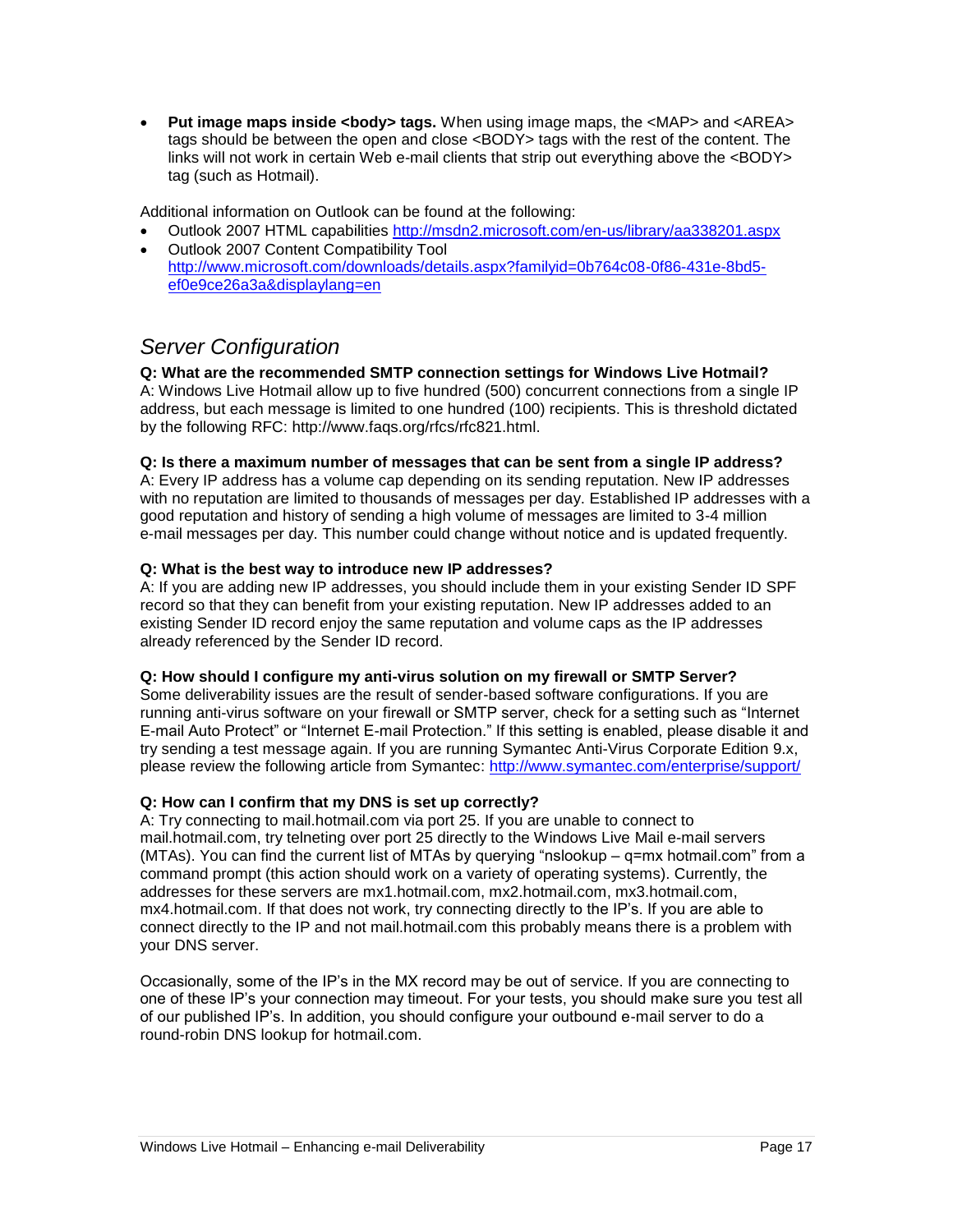#### **Q: How important is Reverse DNS?**

A: Windows Live Hotmail may not accept e-mail from senders who fail a reverse-DNS lookup. In some cases legitimate senders advertise themselves incorrectly as a non- internet routable IP when attempting to open a connection to Windows Live Hotmail. IP addresses that are reserved for private (non-routable) networking are 192.168.0.0/16, 10.0.0.0/8, and 172.16.0.0/11 (or 192.168.0.0 - 192.168.255.255, 10.0.0.0 - 10.255.255.255, 172.16.0.0 - 172.31.255.255). The most common private network is 192.168.0.0.

#### **Q: What is the Sender ID Framework (SIDF)**

A: Sender ID is: a cost and resource effective authentication technology that has been adopted by over 9 million domains world-wide. The business and technical value and ROI has been validated by Windows Live Hotmail and various other receiving networks to significantly increase spam detection by 7-9%, and when combined with reputation data reduces false positives by over 85% when compared to similar senders who have not adopted.

Developed in concert with many industry leading include AOL and Sendmail, SIDF is an easy to deploy server-based, no cost solution offering ease of maintenance with no user interaction or client software changes required. SIDF has been designed to verify that each e-mail message originates from the Internet domain from which it claims to come based on the sender's SMTP server IP address. Eliminating domain spoofing will help legitimate senders protect their domain names and reputation, and help recipients more effectively identify and filter junk e-mail and phishing frauds.

Sender ID when checking via the Purported Responsible Address (PRA) helps prevent and blocks phishing and spoofing schemes by verifying the IP address of the e-mail sender against the reported owner of the sending domain. Spoofing attacks refer to domain spoofing which is the use of someone else's domain name when sending an e-mail, and is part of the larger problem of spoofing (the practice of forging the sender's address on e-mail messages). Domain spoofing can also be used by malicious individuals in phishing frauds, which try to lure consumers into divulging sensitive personal information by pretending the e-mail is from a trusted source, such as a financial institution or online service. Disclosure of such information can lead to identity theft and other online consumer fraud.

To learn more, please visit [http://www.microsoft.com/senderid.](http://www.microsoft.com/senderid) To assist domain holders and mailers, Microsoft has created a simple wizard to create your SPF record for DNS posting. For more information visit [www.microsoft.com/senderid/wizard.](http://www.microsoft.com/senderid/wizard)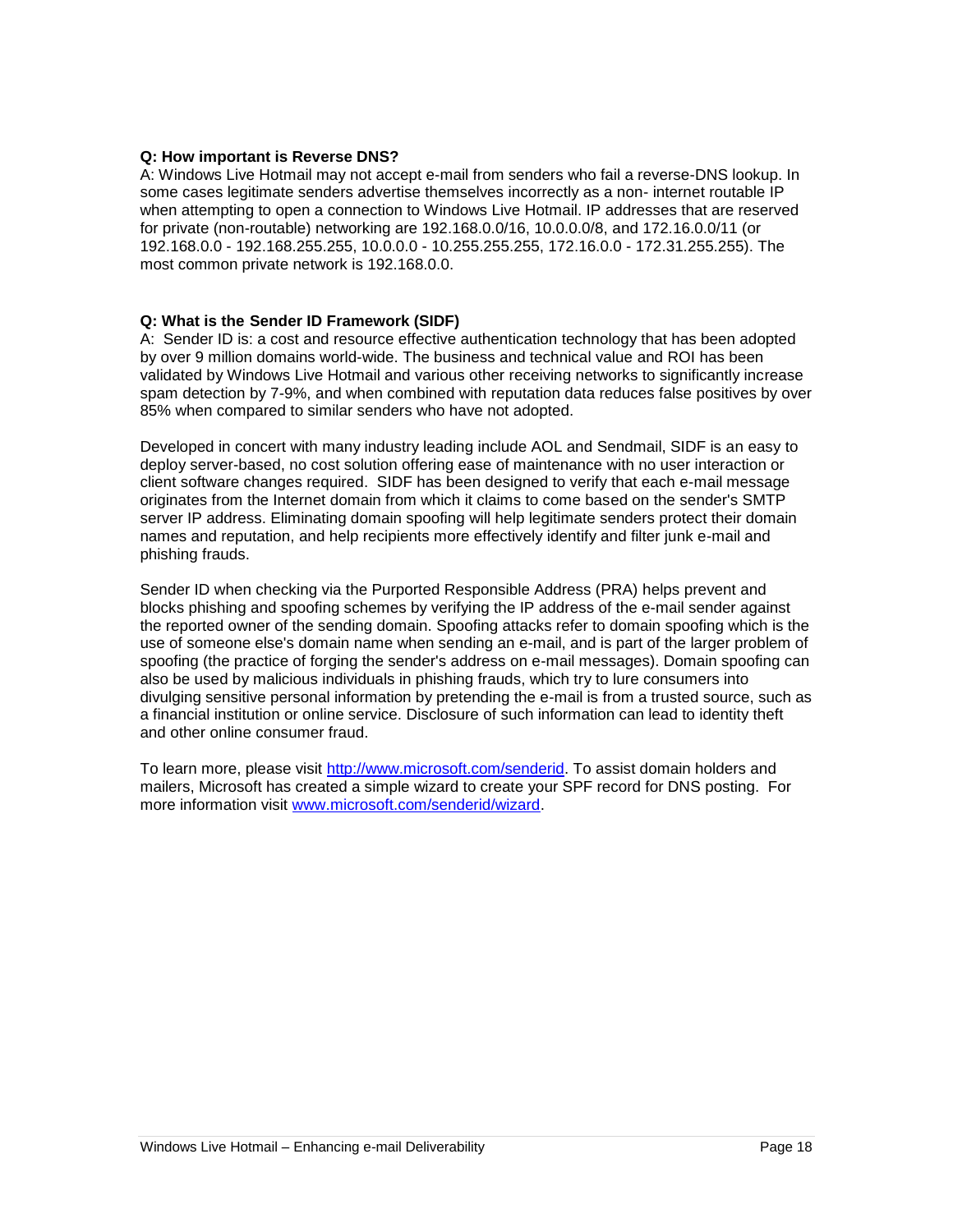# <span id="page-18-0"></span>*Unsubscribe*

With the launch of Windows Live Hotmail, we are committed to helping protect our customers from unwanted e-mail and continually evolve our approach to better empower our customers to take control of their inboxes. As a part of this effort, we provide options for customers to provide direction on how their e-mail is to be handled, such as Marking a sender as "Safe" or "Unsafe", telling the Windows Live Hotmail service to deliver mail from senders they want to hear from, and reporting mail as "Junk" to report and block future e-mail from a specific sender.

In this vein, we also recently introduced a new option for customers to easily and confidently unsubscribe from legitimate mailing lists when they wish to do so. By providing this new "Unsubscribe" option directly in the Windows Live Hotmail user experience, we are aiming to help users better manage their inboxes while providing legitimate senders important information to help better manage their e-mail lists to ensure they are only sending e-mail to people that want it. Providing an "Unsubscribe" option also ensures that we report more accurate data to our own junk e-mail filters, differentiating true "Junk" e-mail from mail simply no longer want to receive.



#### **Q: How does this new unsubscribe feature work? I'm a legitimate sender and I'd like to get these unsubscribe notifications from Windows Live Hotmail**.

A: If legitimate senders wish to allow Windows Live Hotmail customers to unsubscribe through their mail inbox, they should publish the e-mail or web-based "list unsubscribe" information in the list unsubscribe header (as specified in RFC 2369). Then, as long as the receiving Windows Live Hotmail customer has previously identified that sender as legitimate by marking the sender as "safe" or placing the address in their contact list, both functions add the sender to their personal "safe list", the "unsubscribe" option will be available should the customer choose to unsubscribe at any time. The unsubscribe option is currently enabled for senders that participate in Return Path"s Sender Score Certified safelist program.

To unsubscribe, a user simply clicks the link when they see the text "You"re subscribed to this newsletter. Unsubscribe" This is shown at the top of the email message, and once clicked will attempt to remove the user from the mailing list as well as block future email from that address. By doing so, a user notifies the sender that they wish to unsubscribe from the mailing lists, and the e-mail message is not marked as "junk" helping to maintain the sender"s reputation.

#### **Q: What if we only provide web based unsubscribe? Can those mail lists be unsubscribed to in this manner?**

A: Yes, both the Mailto and URL unsubscribe (as outlined in RFC 2369) are supported in the Full version of Windows Live Hotmail. Currently only the Mail o option is supported in the Windows Live Hotmail Classic version, but the URL option in the future.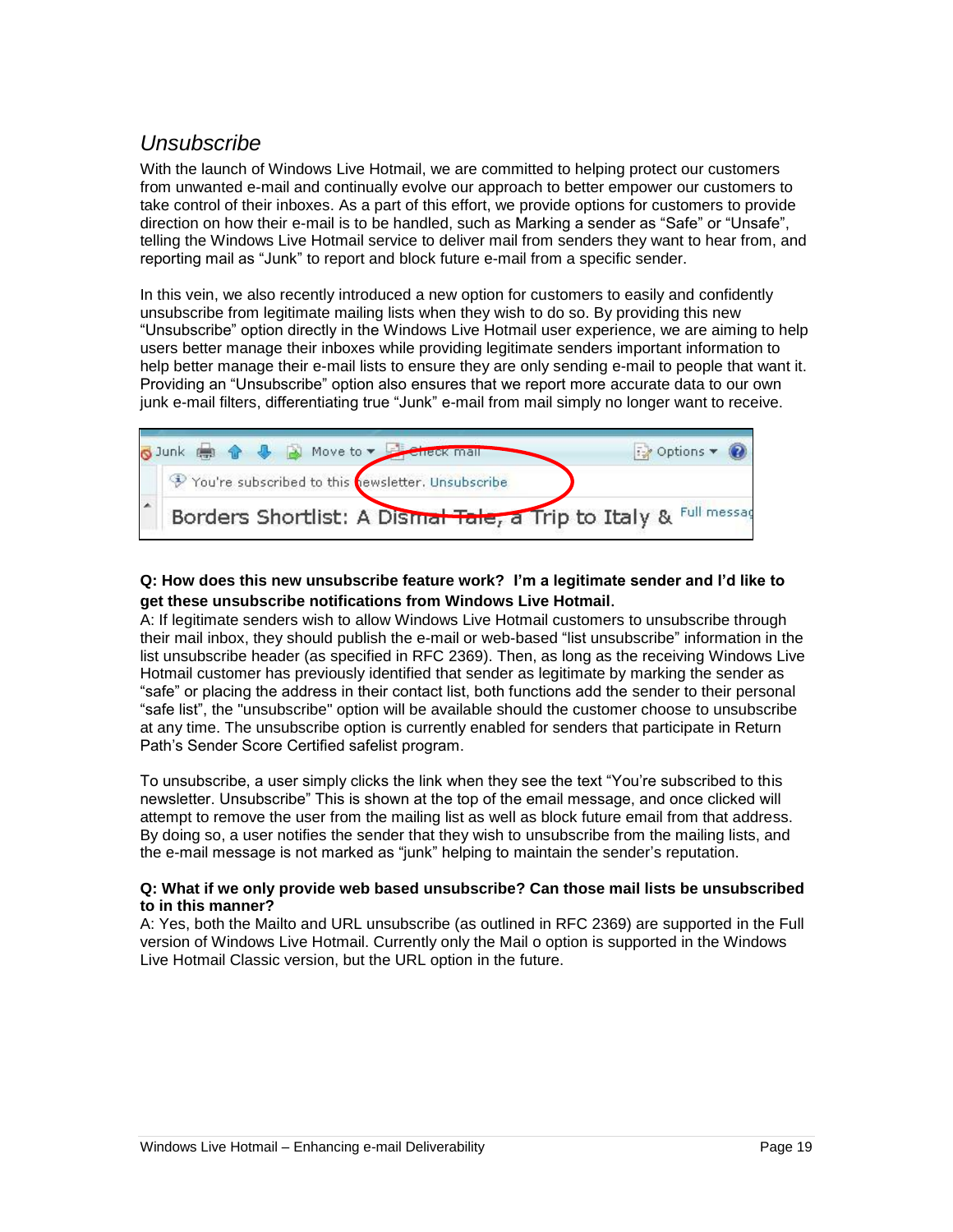#### **Q: I thought people weren't supposed to unsubscribe to any mail anymore, in case it was just an attempt from spammers to confirm active e-mail accounts?**

A: In the past, consumers were often instructed to not to unsubscribe to unwanted mail, because it was hard to tell legitimate senders from deceptive mailers that might abuse the unsubscribe request. However, users often find they have opted-in for legitimate e-mail, and then later decide they want to opt-out. By making a distinction between a legitimate unsubscribe requests and a "junk" e-mail report, the Windows Live Hotmail anti-spam technology will improve the chance of other users receiving e-mail they want from the same sender. We are taking this step to try to help provide a trusted unsubscribe capability to our customers, but with fewer risks than clicking the unsubscribe link found within the e-mail message.

Because the unsubscribe option via Windows Live Hotmail is only available after a user has added the sender to their personal Safe List (which previously identifies that sender as legitimate), we believe this to be a safer way to unsubscribe to the legitimate e-mailers who want this information to help keep their e-mail lists "clean", so they"re only sending e-mail to people that actually want to hear from them. We believe this functionality will help improve e-mail senders" ability to maintain their mailing lists and respond to unsubscribe requests. By participating and taking steps to quickly clean their lists when they receive unsubscribe requests, legitimate mailers and e-marketers should be able to enhance their online reputation and the respective deliverability of their legitimate e-mail.

#### **Q: What happens if I still continue to receive mail from a sender after I've unsubscribed?**

A: Once a sender receives the unsubscribe request, it will take them some time to ensure that recipient's information is removed from their mailing lists. In many cases, this time is often regulated by law. However, Windows Live Hotmail also places the sender in the user"s block list after clicking on Unsubscribe. Unless the sender uses a different email address from which they send email from, this ensures that even if the sender doesn"t uphold their end of the unsubscribe bargain, our users won't receive mail from them anymore.

#### **Q: Are you using the standardized approach from RFC 2369 for the unsubscribe notification process?**

A: Yes. For more information, please visit<http://www.ietf.org/rfc/rfc2369.txt> or [http://www.list](http://www.list-unsubscribe.com/)[unsubscribe.com/](http://www.list-unsubscribe.com/).

#### **Q: I'm using MSN Hotmail/Exchange/Outlook/Outlook Express/Office Live Mail – can I do this too?**

A: We continually evolve all our e-mail offerings as appropriate for each product or service environment to help put customers in greater control of their inboxes – but currently, this particular unsubscribe functionality is only available for users of Windows Live Hotmail.

#### **Q: Are all ISPs providing this capability?**

A: We are excited about taking this step as a positive way to help both our customers and the greater e-mail community, and hope to see other inbox providers providing similar capabilities to ultimately improve the trust and confidence in all forms of electronic messaging. We are working with industry working groups such as AOTA, ESPC and MAAWG to share information and best practices.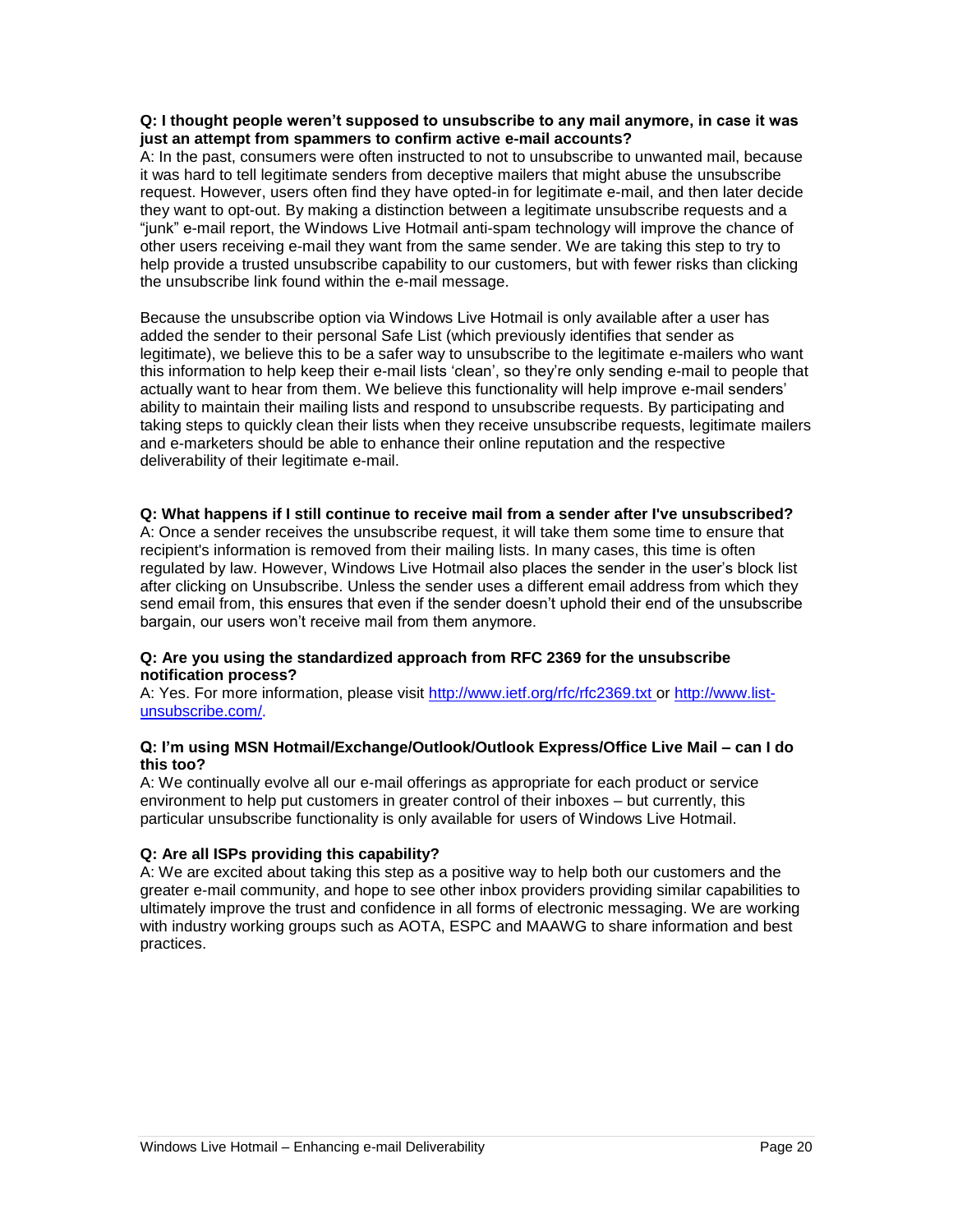# <span id="page-20-0"></span>*Sender Feedback – Smart Network Data Services (SNDS) and Junk e-Mail Reporting Program (JMR)*

#### **Q: What is Smart Network Data Services?**

A: Smart Network Data Services (SNDS) is a web based service which provides visibility to service providers to track spam originating from within their IP space and data to empower senders to track their reputation.

#### Q: **What should I expect to see**?

Responsible parties can log in using an automated process to see detailed reports about unexpected or suspicious mail activity (from spammers, botnets, malware), mail volume received by Hotmail, user spam complaints, message attempts to invalid/dynamic trap accounts, viruses and malware. Experience has shown that senders that use SNDS receive fewer complaints.

| Smart Network Data Services<br>ms                                                                                                                                                                                                                                                                   |                                                                                                                                                                                                                                                                                                                                                     |                                                          |                                                             |         |                  |           | Sign Out 5                                                                          |    |                                                       |                                   |  |
|-----------------------------------------------------------------------------------------------------------------------------------------------------------------------------------------------------------------------------------------------------------------------------------------------------|-----------------------------------------------------------------------------------------------------------------------------------------------------------------------------------------------------------------------------------------------------------------------------------------------------------------------------------------------------|----------------------------------------------------------|-------------------------------------------------------------|---------|------------------|-----------|-------------------------------------------------------------------------------------|----|-------------------------------------------------------|-----------------------------------|--|
| View Data Request Access Access Control Edit Profile FAO                                                                                                                                                                                                                                            |                                                                                                                                                                                                                                                                                                                                                     |                                                          |                                                             |         |                  |           |                                                                                     |    |                                                       |                                   |  |
| <b>View Data</b>                                                                                                                                                                                                                                                                                    |                                                                                                                                                                                                                                                                                                                                                     |                                                          |                                                             |         |                  |           |                                                                                     |    |                                                       |                                   |  |
| <b>May 2005</b>                                                                                                                                                                                                                                                                                     |                                                                                                                                                                                                                                                                                                                                                     | Data for the selected date available is displayed below. |                                                             |         |                  |           |                                                                                     |    |                                                       |                                   |  |
| SMTWTFS<br>To view data for a different date, select that date via the calendar to the left. If data is not vet<br>available for that date, it will not be clickable. You may also select an IP below to view the entire<br>24 25 26 27 28 29 30<br>history for just that single IP.<br>2 3 4 5 6 7 |                                                                                                                                                                                                                                                                                                                                                     |                                                          |                                                             |         |                  |           |                                                                                     |    |                                                       |                                   |  |
|                                                                                                                                                                                                                                                                                                     | 8 9 10 11 12 13 14<br>Dates on the calendar at left are days in the Pacific timezone, that is, covering data from 0:00 to<br>15 16 17 18 19 20 21<br>23:59 in that timezone. This is fundamentally how the data is stored, but the date and times in<br>the displayed data below are rendered into your preferred timezone:<br>22 23 24 25 26 27 28 |                                                          |                                                             |         |                  |           |                                                                                     |    |                                                       |                                   |  |
| 29 30 31 1 2 3 4<br>(GMT-08:00) Pacific Time (US & Canada); Tijuana (edit)                                                                                                                                                                                                                          |                                                                                                                                                                                                                                                                                                                                                     |                                                          |                                                             |         |                  |           |                                                                                     |    |                                                       |                                   |  |
| IP Address <sup>[2]</sup> Activity period <sup>[2]</sup>                                                                                                                                                                                                                                            |                                                                                                                                                                                                                                                                                                                                                     | <b>RCPT</b>                                              | DATA<br>commands [7] commands [7] recipients [7] result [7] | Message | Filter           |           | Complaint rate $^{[2]}$ Trap message period $^{[2]}$ Trap $_1$ Sample HELO $^{[2]}$ |    |                                                       | Sample MAIL FROM [?] Comments [?] |  |
| <b>Total: 4 IPs</b>                                                                                                                                                                                                                                                                                 |                                                                                                                                                                                                                                                                                                                                                     | 88,246                                                   | 55.643                                                      |         | 79,969 2 Red IPs | 2%        |                                                                                     | 97 |                                                       |                                   |  |
| 5.16.102.14                                                                                                                                                                                                                                                                                         | 5/22/2005 12:00 AM -<br>5/23/2005 12:00 AM                                                                                                                                                                                                                                                                                                          | 12752                                                    | 9346                                                        | 12752   |                  | 0.3%      | 5/22/2005 1:53 AM -<br>5/22/2005 8:38 PM                                            |    | 6 mail3.provider.com                                  | customer@provider.com             |  |
| 5.16.104.146                                                                                                                                                                                                                                                                                        | 5/22/2005 12:00 AM -<br>5/23/2005 12:00 AM                                                                                                                                                                                                                                                                                                          | 43725                                                    | 29751                                                       | 36471   |                  | 3%        | 5/22/2005 12:02 AM -<br>5/22/2005 10:33 PM                                          |    | 54 host-5-16-104-146.provider.com rake@hotmail.com    |                                   |  |
| 5.16.105.55                                                                                                                                                                                                                                                                                         | 5/22/2005 10:00 AM -<br>5/22/2005 11:00 PM                                                                                                                                                                                                                                                                                                          | 132                                                      | 110                                                         | 132     |                  | $< 0.1\%$ |                                                                                     |    | 0 mail.smithfamily.com                                | dad@smithfamily.com               |  |
| 5.16.134.242                                                                                                                                                                                                                                                                                        | 5/22/2005 12:00 AM -<br>5/23/2005 12:00 AM                                                                                                                                                                                                                                                                                                          | 31637                                                    | 16436                                                       | 30614   |                  | 2%        | 5/22/2005 1:29 AM -<br>5/22/2005 6:14 PM                                            |    | 37 host-5-16-134-242.provider.com   fake2@hotmail.com |                                   |  |
| <b>Total: 4 IPs</b>                                                                                                                                                                                                                                                                                 |                                                                                                                                                                                                                                                                                                                                                     | 88,246                                                   | 55.643                                                      |         | 79,969 2 Red IPs | 2%        |                                                                                     | 97 |                                                       |                                   |  |
| Export to .CSV                                                                                                                                                                                                                                                                                      |                                                                                                                                                                                                                                                                                                                                                     |                                                          |                                                             |         |                  |           |                                                                                     |    |                                                       |                                   |  |

#### **Q: Where do I sign up for SNDS?**

**A:** https://postmaster.live.com/snds

#### **Q: Who is eligible to sign up for SNDS?**

**A:** Anyone who can prove that they own an IP range is eligible to sign up for SNDS. Access to SNDS data can be delegated to third parties.

#### **Q: Where can I find out more about SNDS?**

**A:** <https://postmaster.live.com/SNDS/faq.aspx>

#### **Q: What is JMR?**

**A:** The Junk e-Mail Reporting Program (JMR) sends an e-mail notification to the sender of the message any time a MSN Hotmail or Windows Live or Hotmail user clicks the "Junk" button or "Mark as Unsafe". The sender can use this information to monitor how users respond to their emails and may use this to unsubscribe specific e-mail addresses.

#### **Q: Where do I sign up for JMR?**

**A:** [http://postmaster.live.com/Services.aspx#JMRP](http://postmaster.live.com/Services.aspx#JMRPP)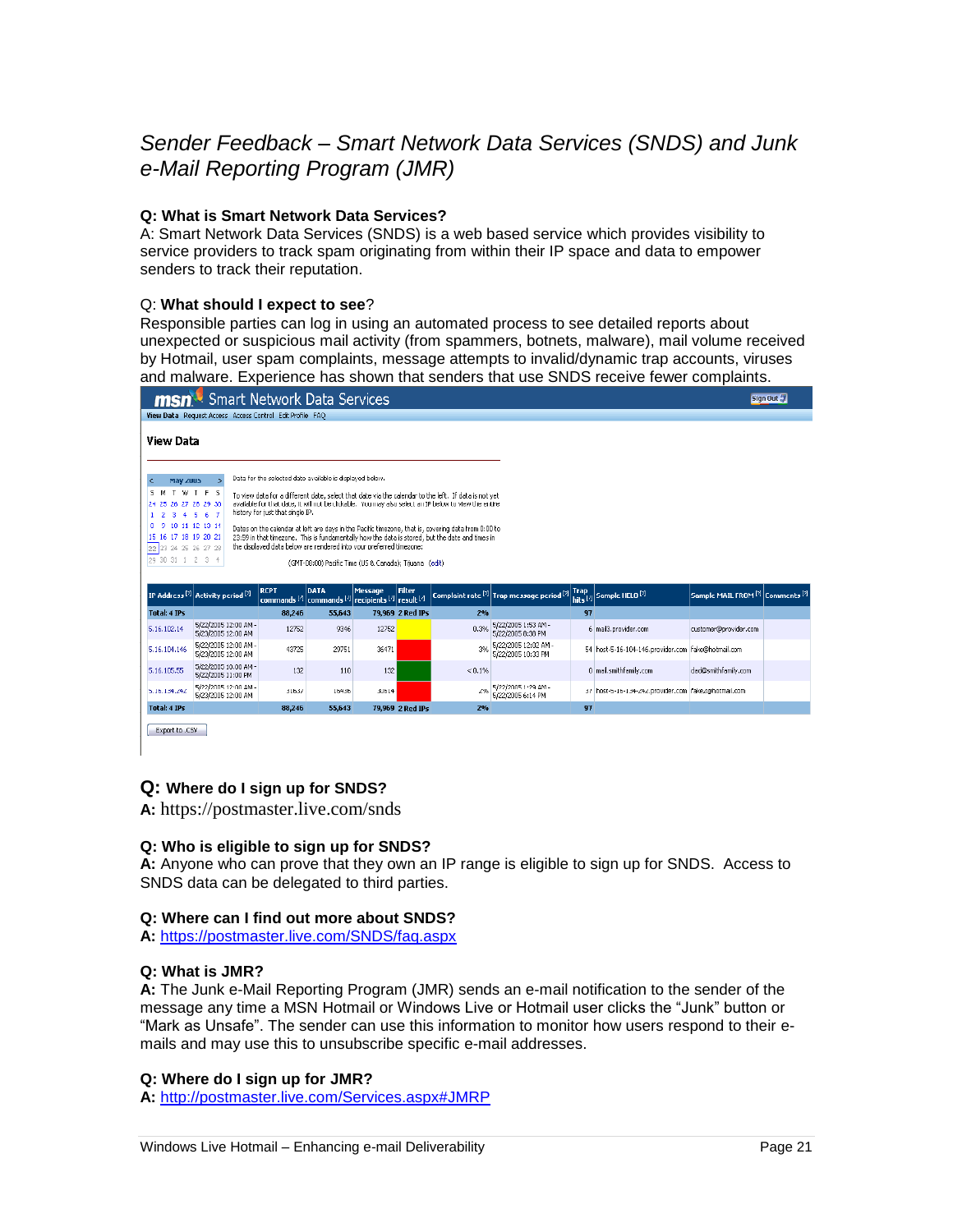#### **Q: Who is eligible to sign up for JMR?**

**A:** Anyone is eligible to sign up for the JMR. However, we do have some criteria that the sender must meet: They must own their IPs or at least have exclusive sending rights and they must be able to remove the complaining e-mail addresses from their mailing lists.

#### **Q: How are JMR notifications sent?**

**A:** JMR forwards a copy of the original message anytime a Windows Live or Hotmail user clicks on the "Report and Delete" link.

#### **Q: What does a JMR notification look like?**

A: An example is included below:

**Header** Return-Path: < staff@hotmail.com> Received: from BAY0-JMR-SMTP02.phx.gbl (64.4.60.249) by mail17.domainname.com id h2lmk0ab0ob for <hotmailabuse@ domainname.com >; Thu, 5 Apr 2007 17:27:06 -0500 (envelope-from <staff@hotmail.com>) Received: from BAY0-JMR-DB01 ([10.1.194.126]) by BAY0-JMR-SMTP02.phx.qbl with Microsoft SMTPSVC(5.0.2195.6713); Thu, 5 Apr 2007 15:27:00 -0700 From: staff@hotmail.com To: hotmailabuse@ domainname.com Subject: complaint about message from 69.56.33.72 Mime-Version: 1.0 Content-type: multipart/mixed; boundary="=JMR\_00a5\_758db5a2.f0f875b3" Return-Path: staff@hotmail.com Message-ID: <BAY0-JMR-SMTP02ItMc000057a1@BAY0-JMR-SMTP02.phx.gbl> X-OriginalArrivalTime: 05 Apr 2007 22:27:00.0507 (UTC) FILETIME=[874B2EB0:01C777D1] Date: 5 Apr 2007 15:27:00 -0700 **Body** --= JMR 00a5 758cb5a2.f0f875b3 Content-Type: message/rfc822 X-HmXmrOriginalRecipient: carrie\_critendonwraith@hotmail.com X-Message-Status: n:0 X-SID-PRA: University Education <University@domainname.com > X-SID-Result: Pass X-Message-Info: tx435uGaQdmn7Z5JQSJmYXEJIe/LvSfipiBWlcuJGybO3Lw4LqHa+OVnc-Received: from mail24.domainname.com ([11.11.11.11]) by bay0-mc7-f5.bay0.hotmail.com with Microsoft SMTPSVC(6.0.3790.2668); Sun, 1 Apr 2007 01:39:40 -0700 DKIM-Signature: a=rsa-sha1; c=relaxed/relaxed; q=dns; s=default; d= domainname.com; h=Message-ID:Date:From:To:Subject:Mime-Version:Content-Type; b=CHMC7LInguWtxru3IfIh0j6EQjSJ3Q6xgi7WgMLpSZJdhxhPMQ9VE5VVe4SmJ7KV2jbXxjA8igAT qTUCd+ALMQ== DomainKey-Signature: a=rsa-sha1; c=nofws; q=dns; s=default; d= domainname.com; b=JJVIpT94E/jX59zQjYBHFBy5YxH86Jl/amvXj0HRDdyNbavHUe7R9/to001/WTwzTar+2PwAVUqm ztYzWSwUnQ==; Received: by mail24, domainname.com.com id h1tntc0ab0oi for <johndoe@hotmail.com>; Sun, 1 Apr 2007 03:38:47 -0500 (envelope-from <bounce-piiipxgemxgxg@ domainname.com >) Message-ID: <32329920.1175416703315.JavaMail.root@ domainname.com > Date: Sun, 1 Apr 2007 03:38:23 -0500 (CDT) From: University Education <University@ domainname.com > Reply-To: Domain <xwwwczrbmzrzr@ domainname.com > To: "carrie critendon" < carrie\_critendonwraith@hotmail.com ><br>Subject: University Education! Mime-Version: 1.0 Content-Type: multipart/alternative; boundary=" ----= Part 9044 22182547.1175416703314" X-exct: sxohhocxljndnjooondshic nnbnilnxcyjcochdsnjdsds cobschbln. Return-Path: bounce-piiipxgemxgxg@excite-partners.com 00-00-40 0006 (UTC) EU ETIME EXAMPLAG-010774001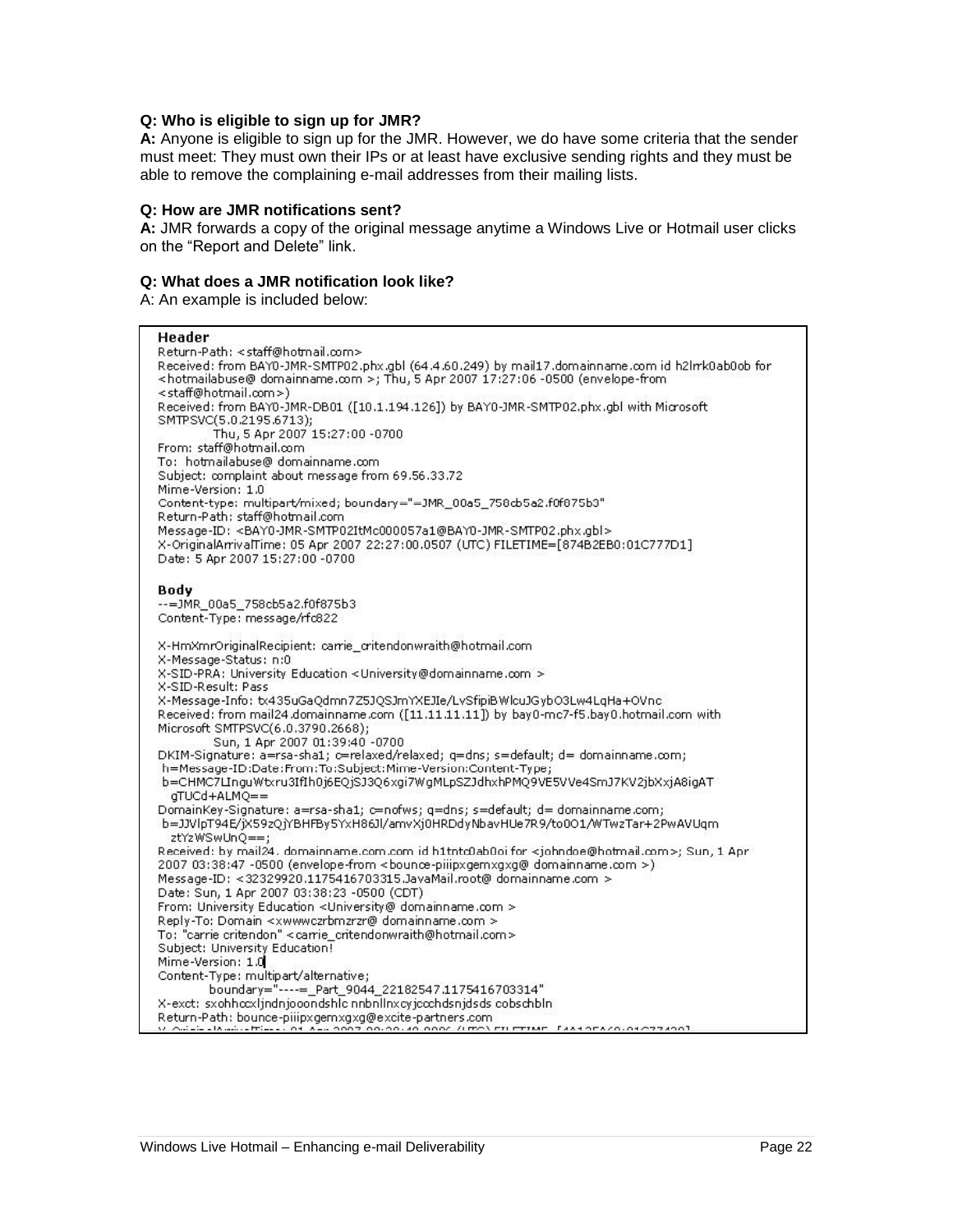### <span id="page-22-0"></span>*Windows Live Sender Reputation Data*

#### **Q: What is Windows Live Sender Reputation Data?**

A: Windows Live™ Hotmail and MSN® Hotmail services utilize Microsoft"s patented SmartScreen anti-spam filtering technology. This technology uses a machine-learning approach to help protect users" inboxes from junk e-mail. SmartScreen technology learns from known spam and Phishing threats as well as from Windows Live Hotmail or MSN® Hotmail customers who have chosen to participate in the Feedback Loop Program (FBL). The FBL program differs from other Junk Mail Reporting programs since users are invited to participate. Throughout the year participants are cycled in and out, offering the ability to counter user fatigue and underreporting as experience in traditional JMR or FBL programs.

Windows Live Sender Reputation Data is a collection of non-biased responses from FBL participants over time. Along with other sources of reputation data such as the Junk e-Mail Reporting Program (JMR), the Windows Live Sender Reputation Data from FBL users helps to train and improve the way SmartScreen technology properly classifies messages based on e-mail content and sender reputation.

#### **Q: How are participants selected for the program?**

A: To ensure representative sampling across the e-mail user base:

- Participants for the program are selected at random for over 280 million active Windows Live users worldwide Uses cannot volunteer for this program
- Participants represent multiple languages and multiple types of services (i.e.MSN® Hotmail, MSN® premium, and Windows Live Hotmail).
- Participants are selected from the pool of subscribers who have an account that is active and at least 6 months old with users added and removed each month, providing objectivity and increase responsiveness from program participants.

#### **Q: What is the current distribution of participants in this program?**

A: Active feedback loop members herald from over 200 countries.

- 60% of feedback loop members use a non-English localized Windows Live Hotmail UI
- The average number of messages delivered to FBL users per day for classification typically varies between 200,000 and 300,000.
- Microsoft continually enlists new members and increases participation in the program.

#### **Q: How do participants provide feedback about the e-mail they have received?**

A: Random samplings of e-mail are extracted prior to any anti-spam technology which may subsequently filter out a particular piece of mail. This allows for the ability to learn from e-mail that otherwise may not have been delivered to the recipient.

Program participants are always presented e-mail for classification that was originally addressed to them. They are simply asked to classify the message as "not junk" or "junk". This is an important part of the program – users are only asked to comment on e-mail that was originally addressed to them, and they are never asked to comment on e-mail that was not addressed to them. Users must choose to classify the message either as "junk e-mail" or "not junk e-mail", and then are prompted to confirm their selection.

#### **Q: How much does Windows Live Reputation Data determine if mail is "junk" status?**

A: Reports from one FBL user cannot create junk status and requires additional feedback from other FBL users. Combining feedback from multiple FBL participants, along with other sources of reputation data, allows for junk or not-junk status to be applied.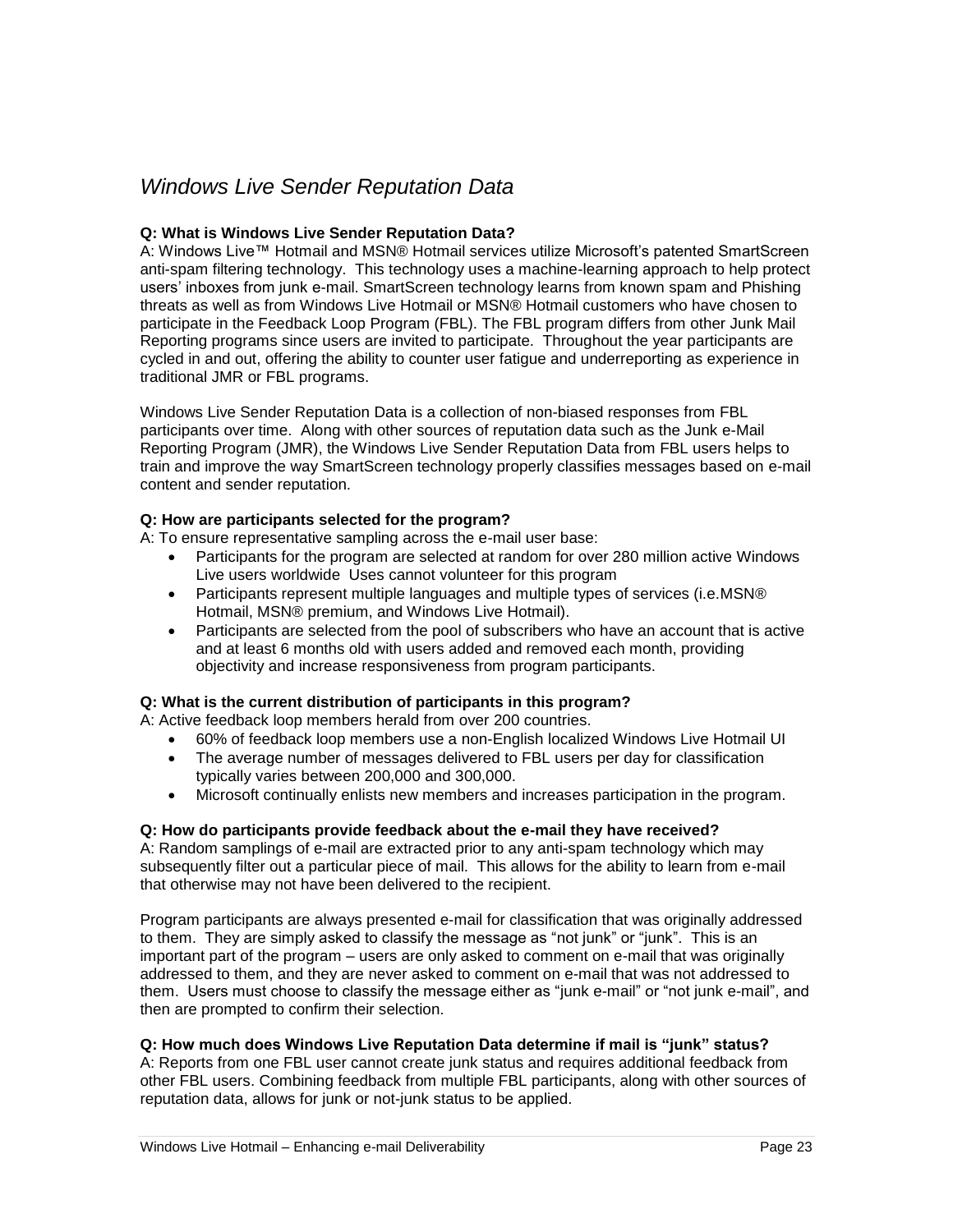#### **Q: Is this data representative of all e-mail sent via Microsoft e-mail systems?**

A: Yes, the program captures data for all senders delivering into MSN® Hotmail and Windows Live Hotmail.

#### **Q: Isn't the program skewed toward participants who would want to only vote mail as Junk?**

A: No. Participants are selected at random from over 200 countries without any bias or consideration for their previous voting record. Reports from one FBL user cannot create junk status and requires additional feedback from other FBL users. Combining feedback from multiple FBL users, along with other sources of reputation data, allows for junk or not-junk status to be applied.

#### **Q: Is the sampling really random? Is there ever any intentional selection for a particular IP address or sending domain?**

A: No. E-mail is selected for classification at random without any consideration of any particular sender, IP Address, or sending domain.

#### **Q. How is participant feedback solicited on an on-going basis?**

A. Once a user signs up to classify randomly selected messages, they periodically receive e-mail that has a subject of "Junk E-mail Classification". Users only classify e-mail originally addressed to them. E-mail is presented for classification within 12 to 24 hours of the messages original receipt for delivery to them. An example of a Classification E-Mail message is provided below.

| Subject:     | Junk e-mail classification                                                                                                                                                                                                                   |
|--------------|----------------------------------------------------------------------------------------------------------------------------------------------------------------------------------------------------------------------------------------------|
| <b>Body:</b> | Thanks for helping us fight junk e-mail. Please look at the e-mail message below and tell<br>us whether or not it's junk e-mail. If you're reading this message on the Web, it will be<br>removed from your Inbox when you make a selection. |
|              | <button>Not junk e-mail</button>                                                                                                                                                                                                             |
|              | This is a message I'd expect to receive in my inbox. It's not junk e-mail.                                                                                                                                                                   |
|              | <button>Junk e-mail</button>                                                                                                                                                                                                                 |
|              | This is not a message I'd expect to receive. It's junk e-mail, and I'd like all similar<br>messages to be blocked from my inbox.                                                                                                             |
|              | You're receiving this e-mail message because you volunteered to help us stop<br>junk e-mail. If you've changed your mind, you can stop participating. This is an<br>unmonitored e-mail address.                                              |
|              | If you're using MSN® Hotmail, you'll see a confirmation page each time you<br>report junk e-mail. If you want, you can change this setting.                                                                                                  |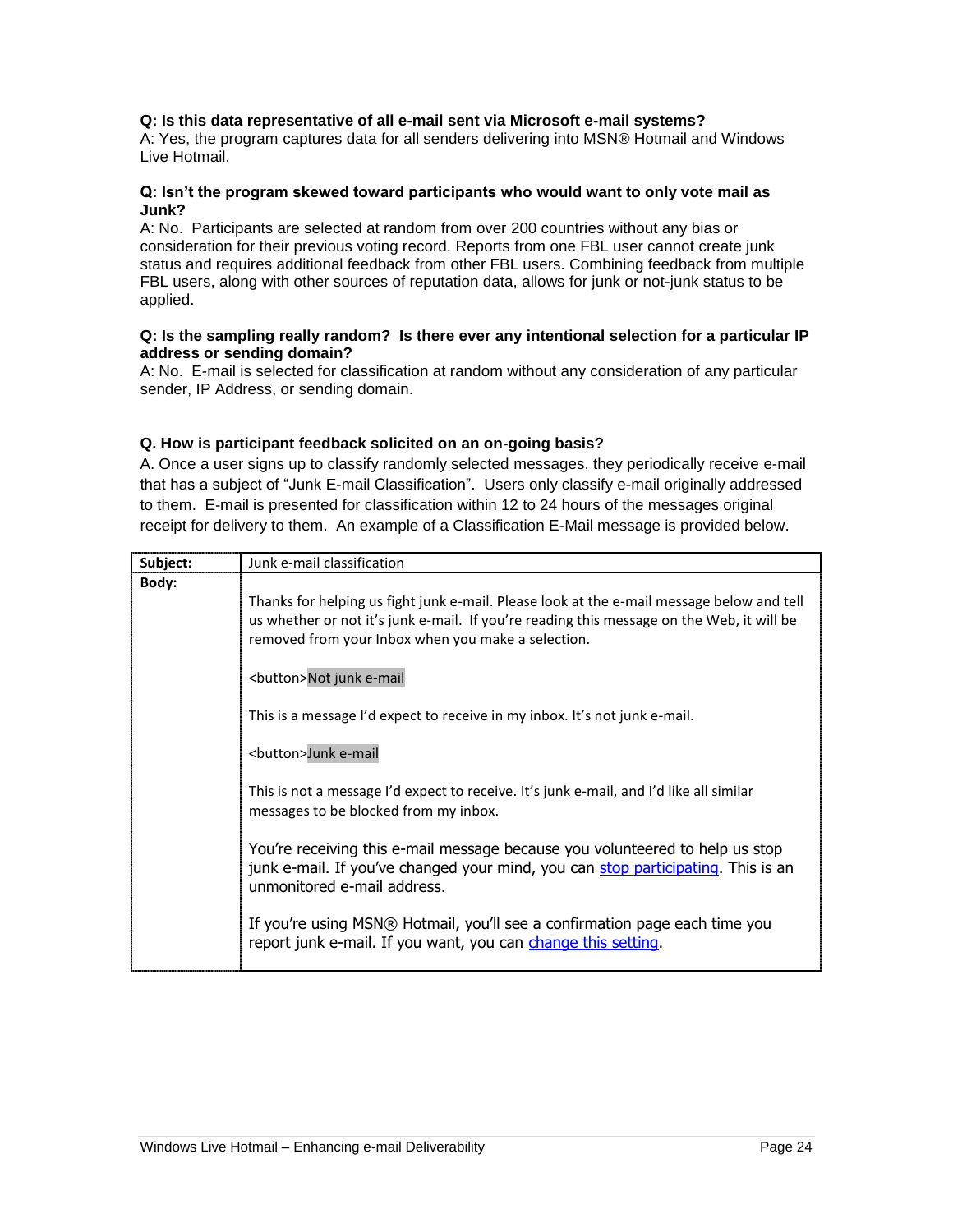| Windows Live Mail - Windows Internet Explorer                                                                                                   | [8] Http://bySEFeF-in.bySEFerent-live.com/mail/mail.augs/Control=flantMessapel/keetMessapel/>cdetal25-3cfF-4255-aES-1257-aES-7400246581add-state/D=10000000-0000000- = (Fy   30   Googra                                                                                                                                                                                                                                                                                                                                                                                    | <b>SALM</b><br><b>Dead of</b><br>品 +                       |
|-------------------------------------------------------------------------------------------------------------------------------------------------|-----------------------------------------------------------------------------------------------------------------------------------------------------------------------------------------------------------------------------------------------------------------------------------------------------------------------------------------------------------------------------------------------------------------------------------------------------------------------------------------------------------------------------------------------------------------------------|------------------------------------------------------------|
| <b>B</b> Windows Live Mail                                                                                                                      |                                                                                                                                                                                                                                                                                                                                                                                                                                                                                                                                                                             | G  四  单  2.bp  0.bn                                        |
|                                                                                                                                                 | Need a reason to buy Index Funds?<br><i><b>1 Fidelin</b></i><br>How about nine                                                                                                                                                                                                                                                                                                                                                                                                                                                                                              |                                                            |
|                                                                                                                                                 | <b>Automatical</b><br>Windows Live" Mail Importer L                                                                                                                                                                                                                                                                                                                                                                                                                                                                                                                         |                                                            |
| <b>T.S. 1840</b><br>mail<br>[E] Cartach<br>[3] Calendar<br>(3) Today<br><b>Fulders</b><br><b>Person</b><br>$L$ 3401<br><sup>O</sup> Junk e-mail | GL Forward<br>X Delete<br>as Friday<br>List Treety of<br>Mark St.<br>٠<br>Urbrown service Figure's & Delate 1 - Allow service<br>Sander to much your allowed Sanders facts your Contacts lot, Click "Wow weakn" or "Add contact" to wild frem. His recommend against showing content or this real unions you know the secolar<br><b>Ratif Sembald</b><br>Total I<br>Suitance Juris Mail Classification Message<br>Attachments, pickets, and links in the message have been blocked for your sellels; Avaid displacing this content unlate you know the sender. Show content | Option<br>Get Yeah with mail daily to<br>13:03 APR B/10/06 |
| J. Dahs<br><b>Sent measures</b><br>(c) Deleted Heria                                                                                            | Thanks for traising us put a stop to Junk Hall. Flease choses how you would categories the message that<br>we have included below. If you are reading e-craft from the Web our vel remove it from your Dibbx as easy.<br>as you have categorized it.<br><b>Nort Sunk Mad</b><br>I instant to receive the and similar messages in my britist.<br>The reescape is, both fital, and I would not expect to reserve it.<br>Jurik Hat<br>Blocking it from ever showing up in my maillier would be bent.                                                                           |                                                            |
|                                                                                                                                                 | You have received the a-mail receiving because jour valuateered to help us story pricinal. If you includes went to<br>perticipate. (8.5 Farm. This is an unmeritianist alian.)<br>To select whether to be about a confirmation page easily line you report junk or mall, (83) land-<br><b>Tropic</b><br>Subject:<br>Bergived                                                                                                                                                                                                                                                |                                                            |
| Done                                                                                                                                            | GL Formers<br>X Dire<br><b>Nova Tor</b><br>Call Firefor<br>Las Resto all<br>٠                                                                                                                                                                                                                                                                                                                                                                                                                                                                                               | m, 100%<br>Distance: Protected Mode: On                    |

#### **Q: Isn't the presentation in the message requesting classification biased?**

A: No. Members are sent e-mail classification request for **e-mail that was addressed only to them**. Messages being classified may have been previously delivered to the inbox or intended to be delivered but either routed to the junk folder or deleted by the junk e-mail filter. Participants are then asked in a non-biased and objective manner how they would classify the message.